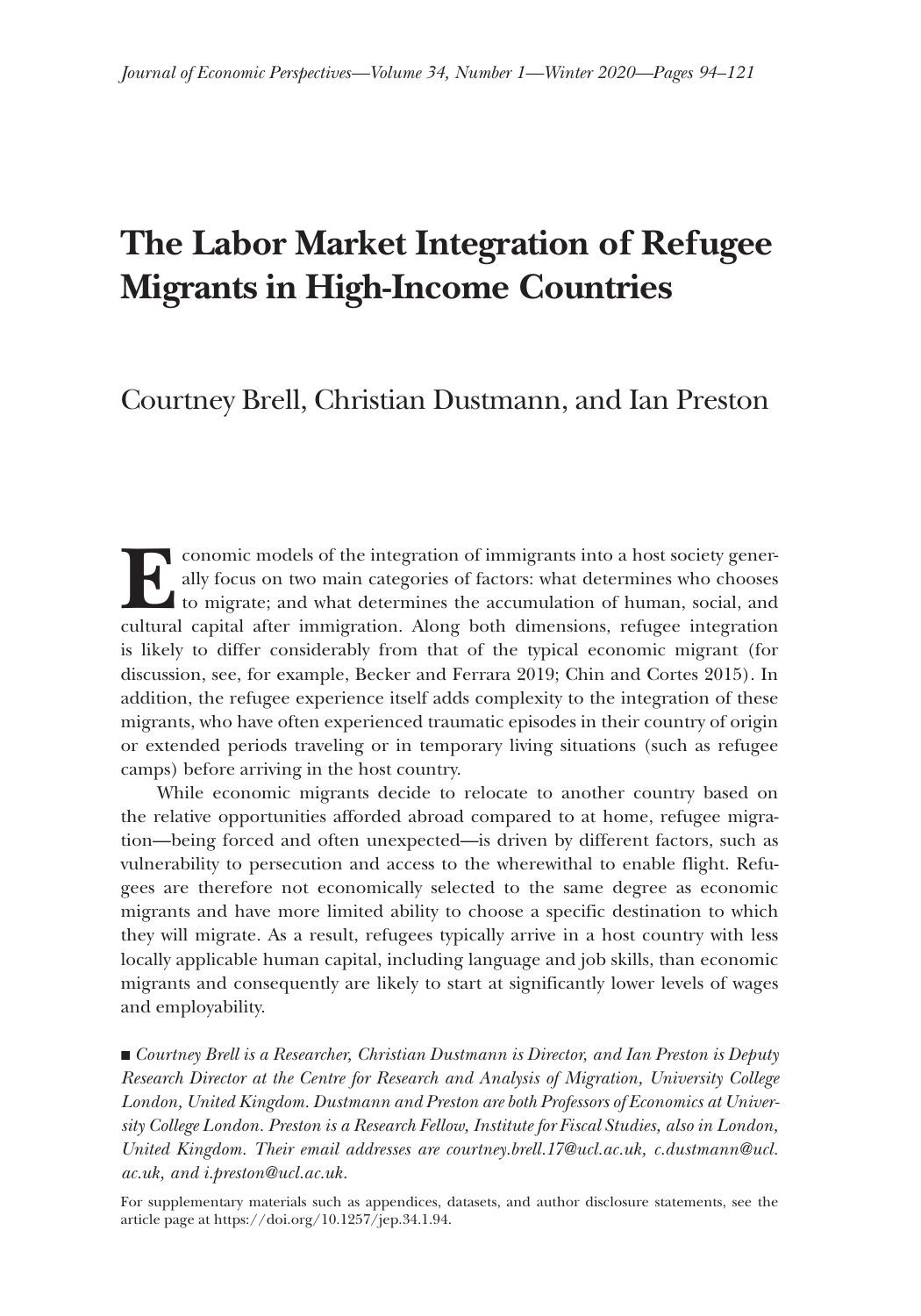After arrival, incentives for refugees to improve their economic prospects in the host country are mixed compared to economic migrants. On the one hand, beginning at a lower level of human capital means that the potential costs of investment (such as forgone wages) are lower, and the rate of return on this investment may possibly be higher (at least according to some views of how immigrants accumulate human capital). If these effects dominate, then refugees would be expected to undergo rapid assimilation, particularly early on in their stay. On the other hand, refugees often face an uncertain future. They do not know at first whether asylum will be granted, and even if it is, permission to stay may be explicitly temporary and subject to periodic reassessment with the possibility of revocation. Some refugees may wish to return to their home country as soon as it becomes safe to do so, but when that will become possible, if ever, is uncertain. Such uncertainty may reduce the incentives to invest in hostcountry-specific human capital, such as language or social networks, and this may inhibit the integration of this group (Adda, Dustmann, and Gorlach 2019). The uncertainty itself may also be psychologically distracting and a hindrance to integration.

Finally, the unique experiences of refugees will also affect their ability to integrate. Having experienced or witnessed conflict and persecution means that health issues, and particularly mental health issues, are common among the refugee population. The journey from their home to the host country, as well as potentially having been traumatic, may also have been long or involved extended stays in intermediate locations such as refugee camps. During this time, refugees' human capital may have deteriorated as they may have had few opportunities to perform productive work.

Taken together, these factors mean that the integration of refugees is likely to raise significant challenges. In this paper, we provide an overview of what is currently known about the economic integration of refugees into high-income host countries, and in particular into their labor markets. We begin with a discussion of some facts about the refugee experience prior to arrival in the host country—their flight, journey, and stays in intermediate locations.

Following this, we provide an overview of the labor market outcomes of refugees in a variety of developed countries, based on an unusually broad collection of existing micro data sources, supplemented by evidence from data made available to us by a number of authors who have studied the topic. We will illustrate significant heterogeneity in outcomes of refugees across different host countries, with the general pattern that refugees start off behind other immigrants in employment and wages, and while they catch up over time, this catch-up is more pronounced in employment rates than in wages. We also offer a nonexhaustive but illustrative overview of some of the recent research in this area.

Although our focus is on economic integration, and in particular labor market outcomes such as employment and wages, integration of immigrants into a society—whether refugees or economic migrants—ultimately has to do with a broad development of capacities for successful participation in the host society, supporting a sense of social belonging in the destination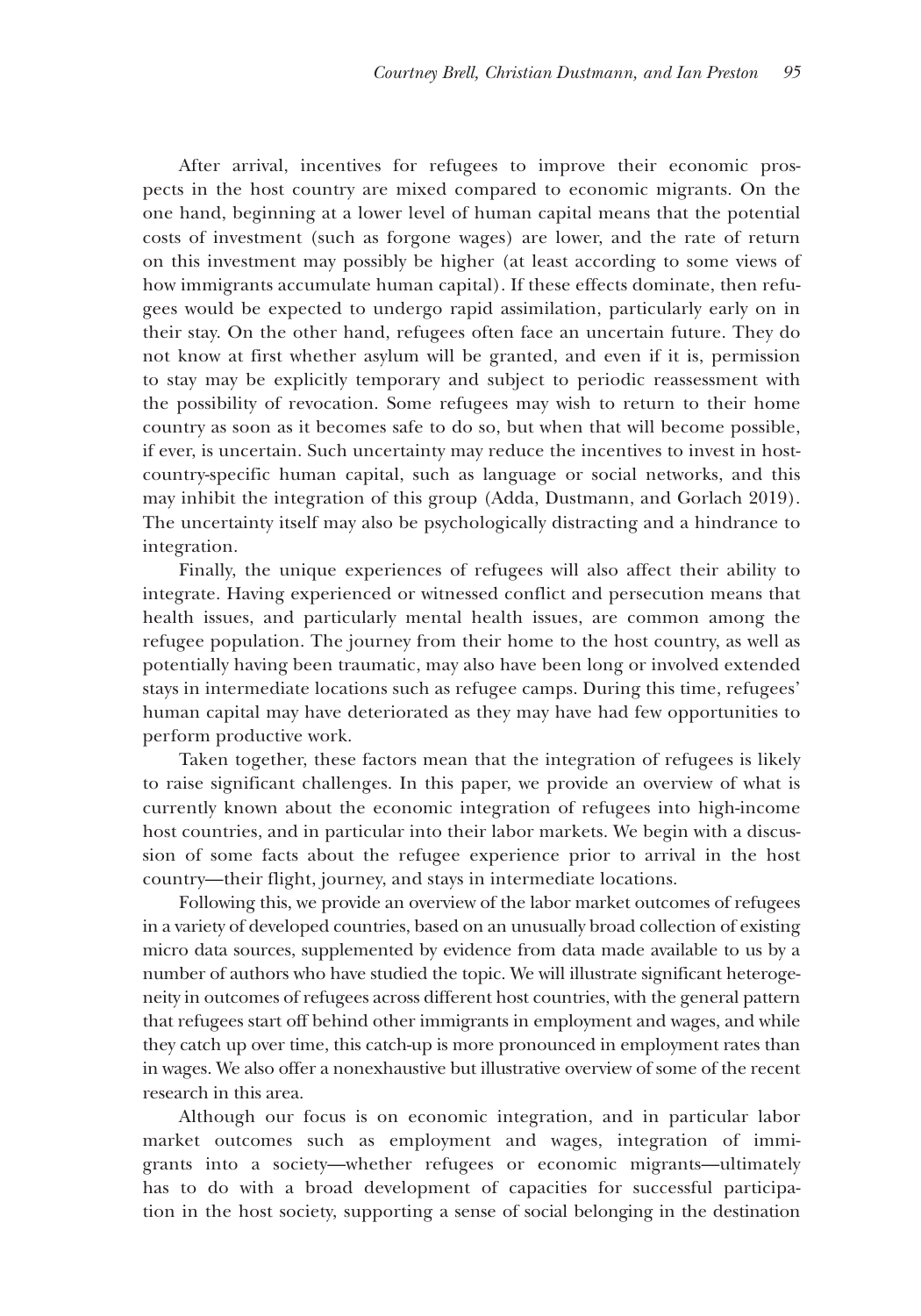country.<sup>[1](#page-2-0)</sup> Moreover, these wider dimensions of integration are often important determinants of economic outcomes. Thus, we will also delve into some broader social factors: health, language skills, and social networks. These factors present particular challenges for the integration of refugees, and as such, finding ways for policy to take these challenges into account may help in easing the integration of refugees into the workforce and society as a whole.

We conclude with a summary and a discussion of insights for public policy in receiving countries with regard to refugees. The prospects for successful integration depend not just on actions of the refugee or the immigrant but also on the openness and specific policy choices of the receiving community. Many recipient countries have put considerable effort and expense into measures targeted at supporting refugees' absorption into their societies and economies, but it is not always clear that the outcomes of these policies are in line with prior expectations or justifications.

# **The Refugee Experience**

The diversity of migrant experience means that telling individual stories risks portraying their details as representative, when in fact the real-life variety is beyond what it is possible to present through anecdotes or case studies. With that warning in mind, such stories can still be valuably illustrative and highlight some of the unique circumstances that refugees face. Before discussing the refugee experience in general terms, we briefly describe five individual refugee journeys, each anony-mized but adapted from a documented story:<sup>[2](#page-2-1)</sup>

*Example A:* A student and waitress lived with her husband and children in a refugee camp near Damascus for several years after their home was destroyed in the Syrian civil war. As fighting between opposing forces neared, they paid to be trafficked by bus to the Turkish border, a dangerous journey that involved passing through areas under the control of several rival groups. After a short period staying in a camp in Turkey, they risked a perilously overcrowded boat journey to Greece and from there proceeded mostly on foot across the Balkans, often hopping between camps on the way. After being trafficked across the Hungarian border, they were able to take a train to Munich and finally claim asylum there. Their journey lasted about a month.

*Example B:* A Rohingya family and their business were persecuted by the army in a village in Myanmar. After their home was confiscated, they fled their village and tried to establish a life elsewhere in Myanmar. Their son moved to study in

<span id="page-2-0"></span><sup>1</sup>For example, Harder et al. (2018) develop measures of integration along six dimensions: psychological, economic, political, social, linguistic, and navigational. The influential conceptual framework of Ager and Strang (2008) identifies ten domains of integration within four areas of attainment.

<span id="page-2-1"></span><sup>2</sup>The stories are loosely based on original reports available at Adams and Vinograd (2015), Alcorn (2019), Watson (2019), García (2019), and *Refugee Action* (2017).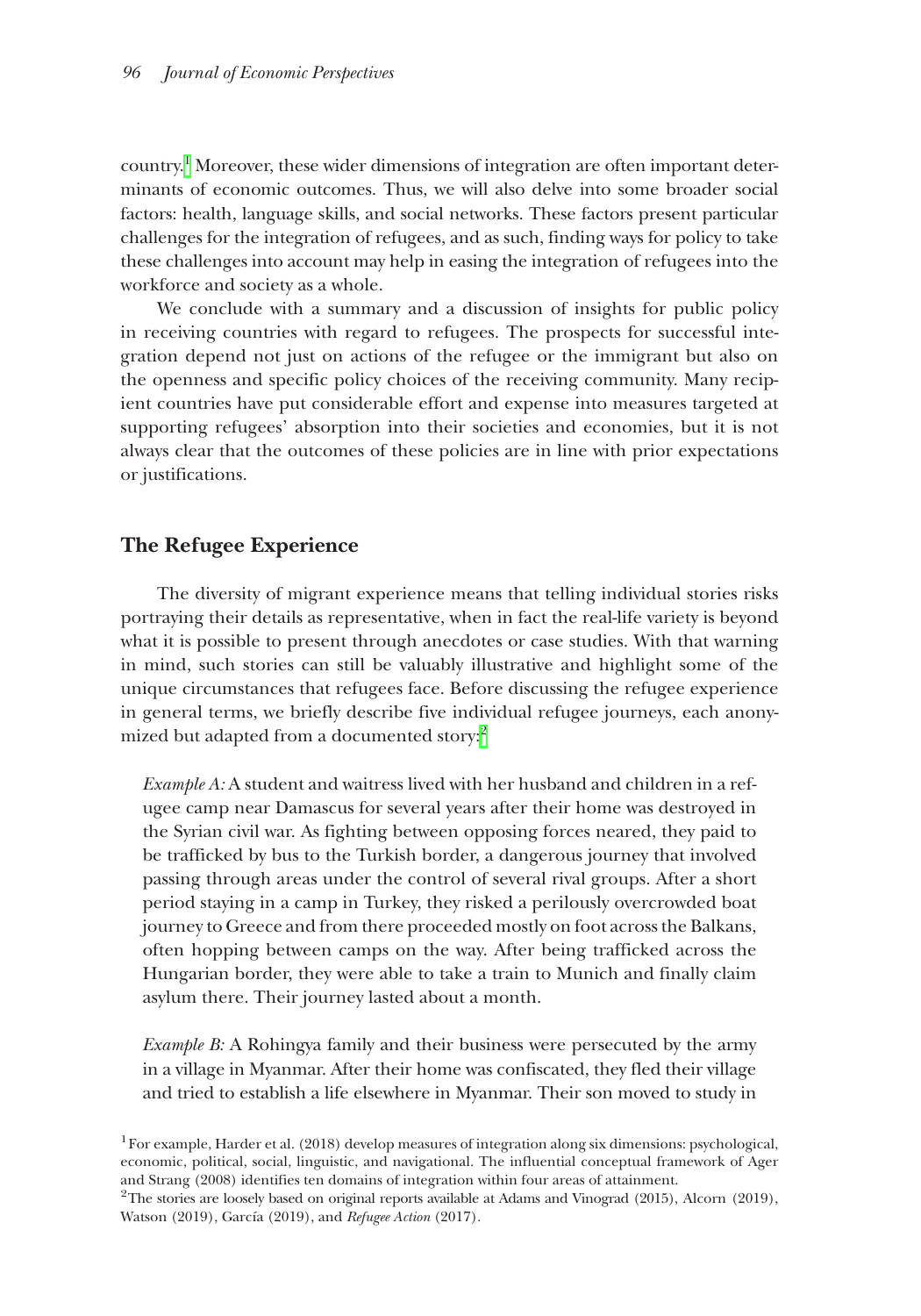Yangon where he distributed political pamphlets, for which he was arrested and tortured but secured release through bribery. Fearing further recrimination, he fled to Thailand and on to Malaysia where he spent nine years working as an unauthorized immigrant before being recognized by the United Nations as a refugee. He took a boat journey from Indonesia to Australia, which resulted in him being held for 32 months in an immigration detention center. A decade later he works in construction and for community organizations in Melbourne, but still awaits permanent protection status, and has little contact with his family.

*Example C:* A child was born in a refugee camp of some 200,000 people in Kenya, to which her parents had fled from the civil war in Somalia. She lived there for her first eight years with her parents, siblings, and father's other wives. She received little education and facilities in the camp were rudimentary. Her family was eventually selected for resettlement and moved to Baltimore where they remained for seven years, before relocating to Buffalo to be closer to relatives and a larger Somali community. She is now studying for a PhD in education.

*Example D:* A mother of seven in a small community in Honduras participated in protests when water supplies to her village were compromised by a dam construction project. She was arrested and charged with trespassing, but the case was eventually dismissed. When a fellow protester was shot dead by police, she decided to leave with her two-year-old son and joined a migrant caravan traveling through Guatemala and Mexico to the US border, including a terrifying journey on top of a freight train. After crossing the border at Tijuana, she was held in detention for two weeks and spent a month in a shelter before relocation to Portland, Oregon, where she awaits a decision on her asylum application.

*Example E:* A young gay man moved to the United Kingdom from Algeria when his family discovered he was gay and tried to force him to marry his cousin. Struggling with depression, he stayed for several years with another cousin, overstaying his visa and helping with domestic chores while avoiding the formal economy. After learning from a charity that he might be eligible for refugee status, he applied for and was granted asylum. He now works as a sous-chef.

Of course, this small collection of individual stories encapsulates only a tiny proportion of the suffering and distress underlying refugee statistics. According to the UN High Commissioner for Refugees (2019a), in 2018, there were 70.8 million people forcibly displaced worldwide, including 25.9 million international refugees and 3.8 million individuals awaiting asylum decisions. For each one of these millions, there is an underlying story of hardship.

As the examples illustrate, the process of seeking refuge can have multiple stages, and at each stage, important decisions are made that will determine not only where and when a refugee will end up settling into a (semi-)permanent home, but also will influence their integration prospects after arrival. To structure our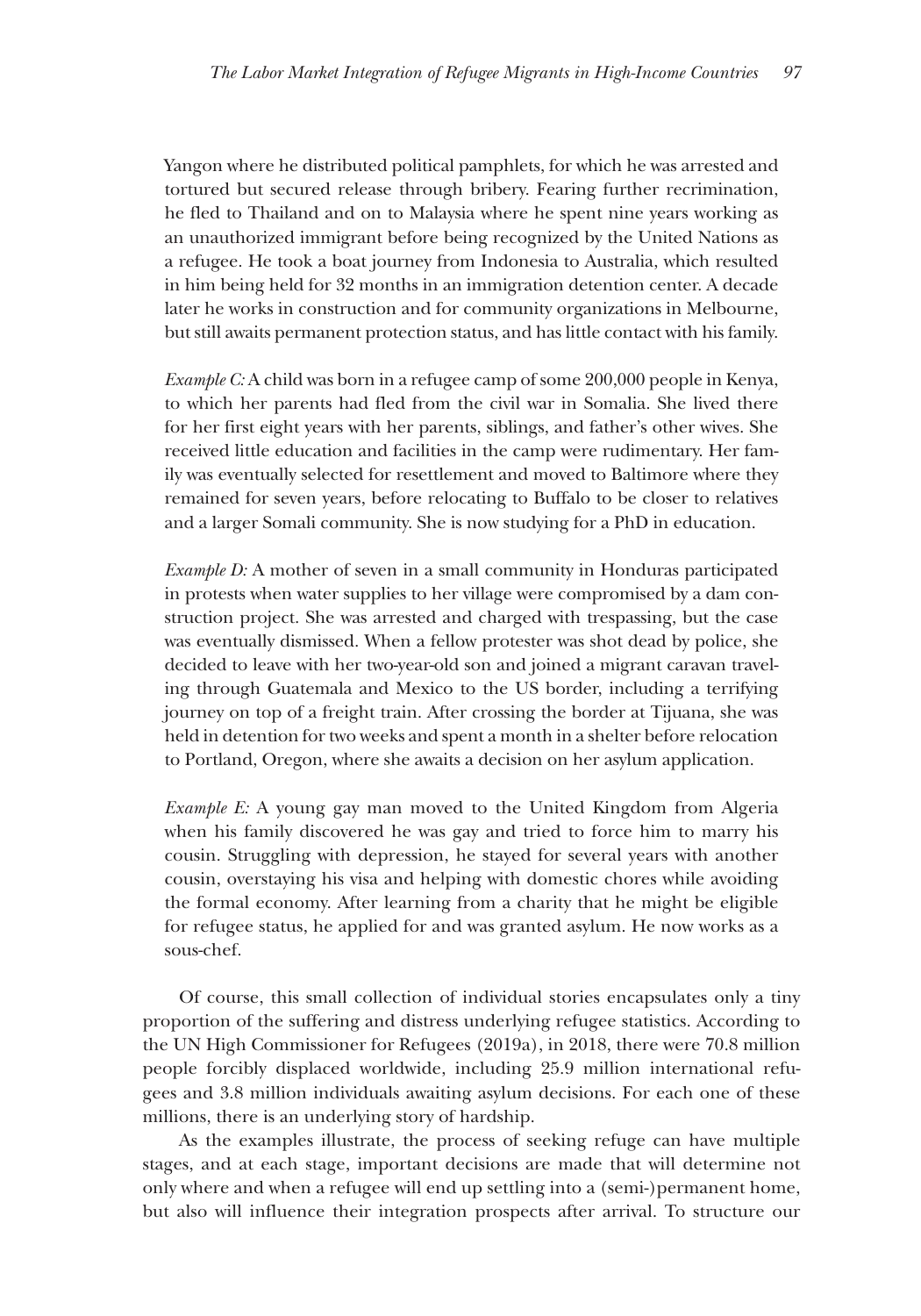# *Figure 1* **The Stages of the Refugee Experience**



discussion of these decisions and their potential consequences for refugee integration, we will break down the refugee path from origin to destination into the following stages as depicted in Figure 1: flight, journey, intermediate destination, and arrival.

## **Flight**

During the past decade, the number of individuals displaced by war or persecution has increased dramatically, in large part due to ongoing conflicts in Asia and Africa (notably in Syria, Afghanistan, and South Sudan, which together have produced half of the global refugee and asylum-seeker stock in 2018; adding Myanmar and Somalia to this list accounts for two-thirds of global refugees) (UNHCR  $2019a$ ).<sup>3</sup> As the earlier examples illustrate, refugees may be fleeing civil conflict, religious or ethnic persecution, lethal police corruption, or inadequate protection of minority human rights.

The decision to flee one's home is traumatic, and even in the midst of ongoing conflict or persecution, many prefer to stay put. Aksoy and Poutvaara (2019) point out that, even if economic selectivity may be expected to be less strong for refugees than for other types of migrants, it will not be absent, and they show this using data for several countries. Wealth that would be abandoned in the home country upon flight will be a factor in the decision, as will economic prospects in possible destination countries. Of those that would like to leave, not all may have access to the resources needed to do so. In addition, persecution risk may be associated with economic prosperity (for example, if the persecution is motivated by perceived economic factors) and so may the risks associated with the journey (if the wealthier can buy their way out of dangerous situations or afford more reliable transport).

Nonetheless, if noneconomic factors have heightened importance for refugees, that may mean that refugee populations are likely to include both low- and

<span id="page-4-0"></span><sup>3</sup>We follow here the definition of a refugee from the UN High Commissioner for Refugees, which includes "individuals recognized under the 1951 Convention relating to the Status of Refugees, its 1967 Protocol, the 1969 Organization of African Unity (OAU) Convention Governing the Specific Aspects of Refugee Problems in Africa, the refugee definition contained in the 1984 Cartagena Declaration on refugees as incorporated into national laws, those recognized in accordance with the UNHCR Statute, individuals granted complementary forms of protection, and those enjoying temporary protection. The refugee population also includes people in refugee-like situations." In contrast, asylum seekers are "individuals who have sought international protection and whose claims for refugee status have not yet been determined…irrespective of when those claims may have been lodged" (UNHCR 2019a; for more detail, see Hatton, 2016, 2017, and forthcoming).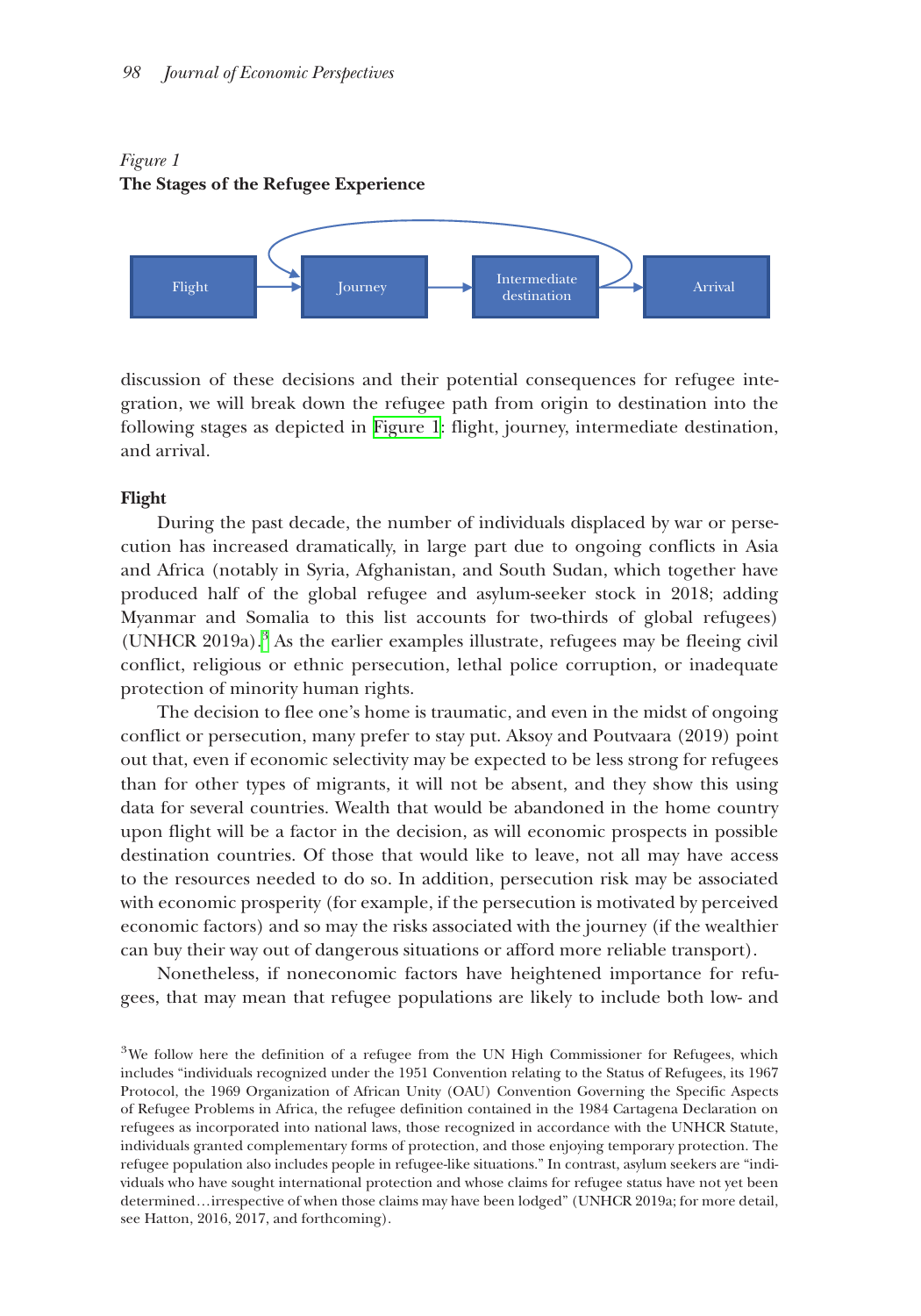high-skilled individuals whose skills are more suited to their country of origin than to their destination country and demographic types who might be unlikely to migrate for economic reasons. This is not to say that refugees will not be distinctive in some respects since, as discussed, they will still be selected in other ways. Additionally, if there is heterogeneity in individual economic and cultural adaptability, then refugees (unlike economic migrants) will also not be selected in those terms, and this could tend to inhibit rapid integration.

#### **Journey**

Many of those displaced by conflict or persecution remain in their country of origin. In fact, of the stock of displaced persons recorded by the UN High Commissioner for Refugees (2019a) as of 2018, only 42 percent were refugees and asylum seekers; the remaining 58 percent being internally displaced. Many are displaced to nearby countries: nearly four-fifths of refugees live in countries neighboring their country of origin. These nearby destinations are typically developing; only 16 percent of refugees are hosted by countries in developed regions. Thus, as well as the decision to flee, refugees arriving in developed countries are often selected by having undertaken an especially long and difficult journey in search of a better life.

The details of a refugee's journey may differ hugely, and many choices are made along the way. Some paths are well understood by those taking them to have significant risks of death: for example, the UN High Commissioner for Refugees (2019b) reports that in 2018, with 141,000 Mediterranean arrivals to Europe, there were nearly 2,300 estimated dead or missing. Apart from mortal hazards, the decision of whether to try traveling by legal means is also important in determining the potential risks associated with a route.

#### **Intermediate Destinations**

During their journey, refugees may often stay, perhaps for prolonged periods, in another country along the way. In some circumstances, this will be among the general population, residing either with or without legal authorization. Alternatively, this may involve a stay in a designated refugee camp for periods as short as a few days or as long as a number of years. It is difficult to find reliable information about how typical it is for refugees to have had some experience in camps but clearly many arrive without ever having done so.

The UN High Commissioner for Refugees (2019a) estimated that 60 percent of refugees lived in noncamp accommodation in 2018, though of course this number varies widely from many developed countries, where essentially all refugees live in private accommodation, to some of the least developed countries where the majority of refugees reside in camps. Refugee camps vary greatly in their size, funding level, organization, and longevity, from Kutupalong in Bangladesh, established in 1991 and recently expanded to a population of over half a million, to La Linière in France, opened in 2016 and closed just a year later, housing 1,600 refugees at its peak. While it is difficult to generalize, refugee camp facilities are mostly rudimentary, opportunities for work and education are minimal or informal, and health and safety risks are common. Spending extended periods in a refugee camp could seriously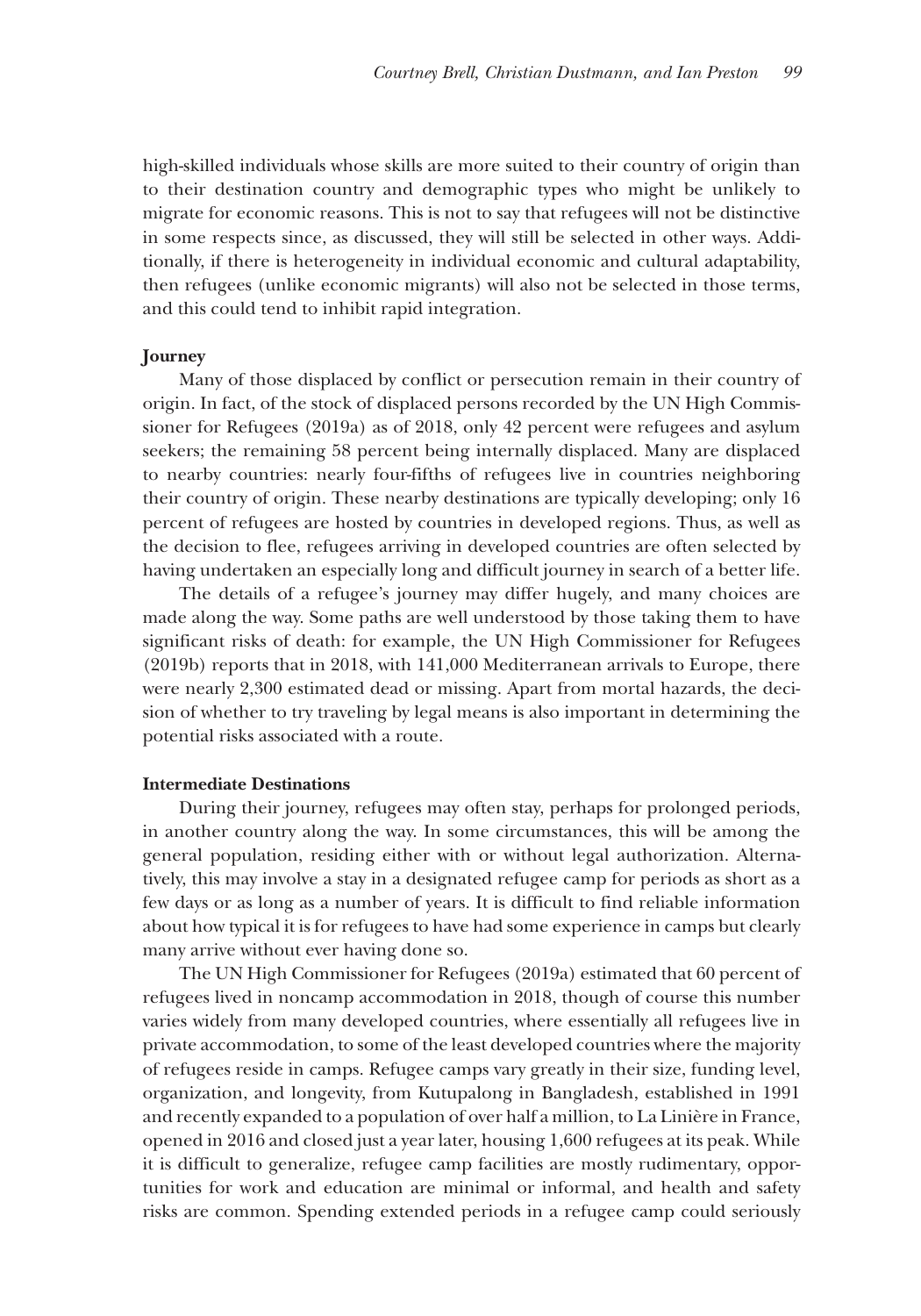affect future prospects for integration into a developed labor market, because there may be limited opportunities to engage in the formal workforce while residing in a camp, and so residents' human capital may degrade over time.

A refugee camp may be a direct pathway to resettlement in a developed country, but this experience is not especially common (Hatton forthcoming): the UN High Commissioner for Refugees (2019a) records that only 92,400 refugees were resettled by 25 countries in 2018. Resettlement is one of three durable solutions considered by the UN High Commissioner for Refugees (2011) for refugees, voluntary repatriation or local integration being alternative possibilities. The process of selection for resettlement introduces a further set of criteria bearing on selection of the refugee population arriving in high-income countries. Of refugees that are not resettled, some will eventually decide to move on or return home, but many others may remain. Some long-standing camps have turned into de facto permanent towns or merged into nearby cities (such as Deir al-Balah in Gaza).

#### **Arrival**

The method of arrival in a host country, whether resettled, legally arriving directly, or illegally arriving, may have important implications for an asylum seeker's legal status and hence ability to undertake work. Resettled individuals will arrive with asylum status already determined and may therefore be at an advantage in joining the local labor market. Irregular arrivals, on the other hand, may be more likely to spend time in detention while their claims are being processed, which could have impacts on mental health as well as human capital. Of course, this is likely to vary significantly between host countries and over time as their policies change.

The nature of reception in the receiving country is also likely to be of great significance. Refugee status is not typically granted immediately and refugee migrants can find themselves subject to procedures of validation that inhibit their ability to work and aggravate feelings of alienation, perhaps even appearing to replicate experiences of interrogation and incarceration from which the individual may be fleeing (Phillimore 2011). Such procedures may hinder early labor market attachment, allowing skills to atrophy while the individual is unable to work, and create habitual persistence of dependence on welfare.

Furthermore, refugees are frequently subject to policies of forced dispersal, as described below for several north European countries, which isolate them from the sorts of social networks of previous immigrants that may be critical to job finding and social learning among typical migrants. In addition, refugees' integration and assimilation may be significantly hindered if they face hostility or discrimination from host communities.

To summarize, the labor market integration of refugees is likely more challenging than that of economically motivated migrants. We may expect refugees to arrive with skills less adapted to the receiving country's economic needs and to be of a composition that is less conducive—on average—to self-sufficiency through economic activity. Length and uncertainty of expected immigration duration may lead to conflicting effects on investment in skills specific to the receiving country's economy. Refugees are likely to be initially less well equipped with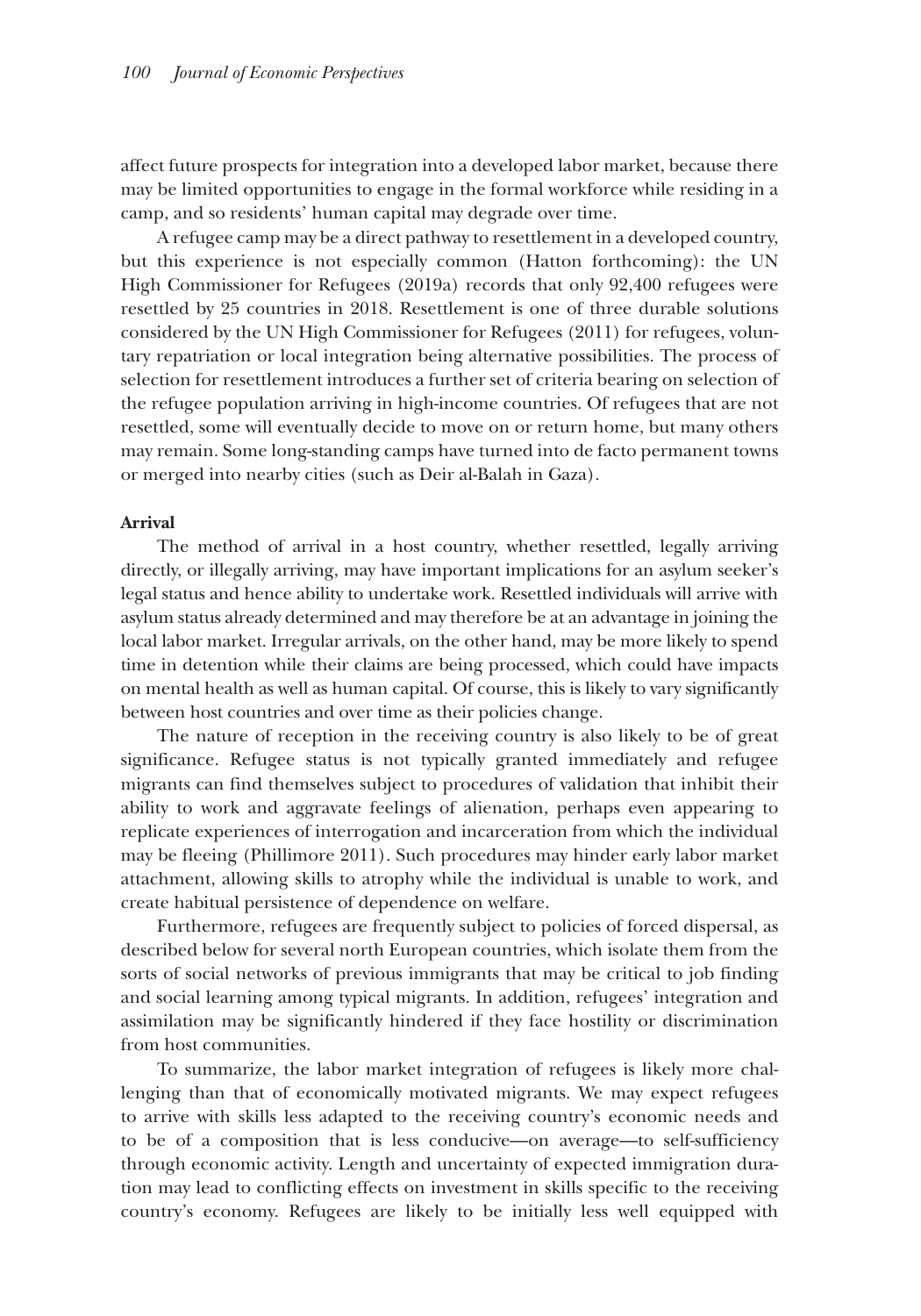productivity-enhancing proficiencies in host countries' labor markets and thus disadvantaged in comparison to economic migrants in terms of employment and wages. In the next section, we investigate whether this is borne out in the data.

## **Evidence on Labor Market Integration**

Our investigation of the labor market integration of refugees focuses on employment and wages. One challenge in studying refugees is that they typically make up only a small fraction of the overall immigrant population, so that their numbers are small in general survey data. Moreover, most surveys or administrative datasets do not provide markers that allow a distinction to be drawn between economic and refugee migrants. Even when available, differences in measurement across receiving countries and differences in the definition of refugees mean that cross-country comparisons must be read with caution. In addition, refugees in different countries are subject to quite different integration policies and legal regimes, as well as often being drawn from quite different areas and cohorts. Disentangling these effects would be a challenge even with plentiful data.

Our analysis draws on three sets of data sources. First, we use various micro datasets that either focus specifically on refugees (including the UK's Survey of New Refugees and the Australian Building a New Life in Australia survey), contain refugee "boost" samples (the German Socio-Economic Panel), or that are detailed enough to naturally contain a meaningfully sized sample of the refugee population. Where data is from a publicly available survey covering only one country, we will refer to these as the "country-specific public survey" data. Second, also within the class of public survey data, we single out the EU Labour Force Survey (LFS), from which we use data collected during ad hoc modules administered in 2008 and 2014 that allow the identification of different types of immigrants, as a cross-national public survey. Finally, we have obtained from the authors of various papers on refugees that are based on census and register data, statistics on refugees and other immigrants' outcomes that will allow comparison across these countries.<sup>[4](#page-7-0)</sup> We refer to these sources of data as the "administrative" data sources.

Each of these types of data has advantages and disadvantages, and we hope that—by providing evidence based on all three—we will be able to paint a comprehensive picture of the way in which refugees integrate into the labor markets of various countries, in comparison with other immigrants and natives.

#### **Employment**

Overall, employment rates of refugee migrants are very low immediately after arrival in the host country, but typically increase quite rapidly over the first few years after migration. However, there is significant heterogeneity between countries. [Figure 2,](#page-8-0) drawing on administrative data and country-specific public survey

<span id="page-7-0"></span><sup>4</sup>These papers include Bevelander (2016); Bratsberg, Raaum, and Røed (2019); Mata and Pendakur (2017); Sarvimäki (2017); and Schultz-Nielsen (2017).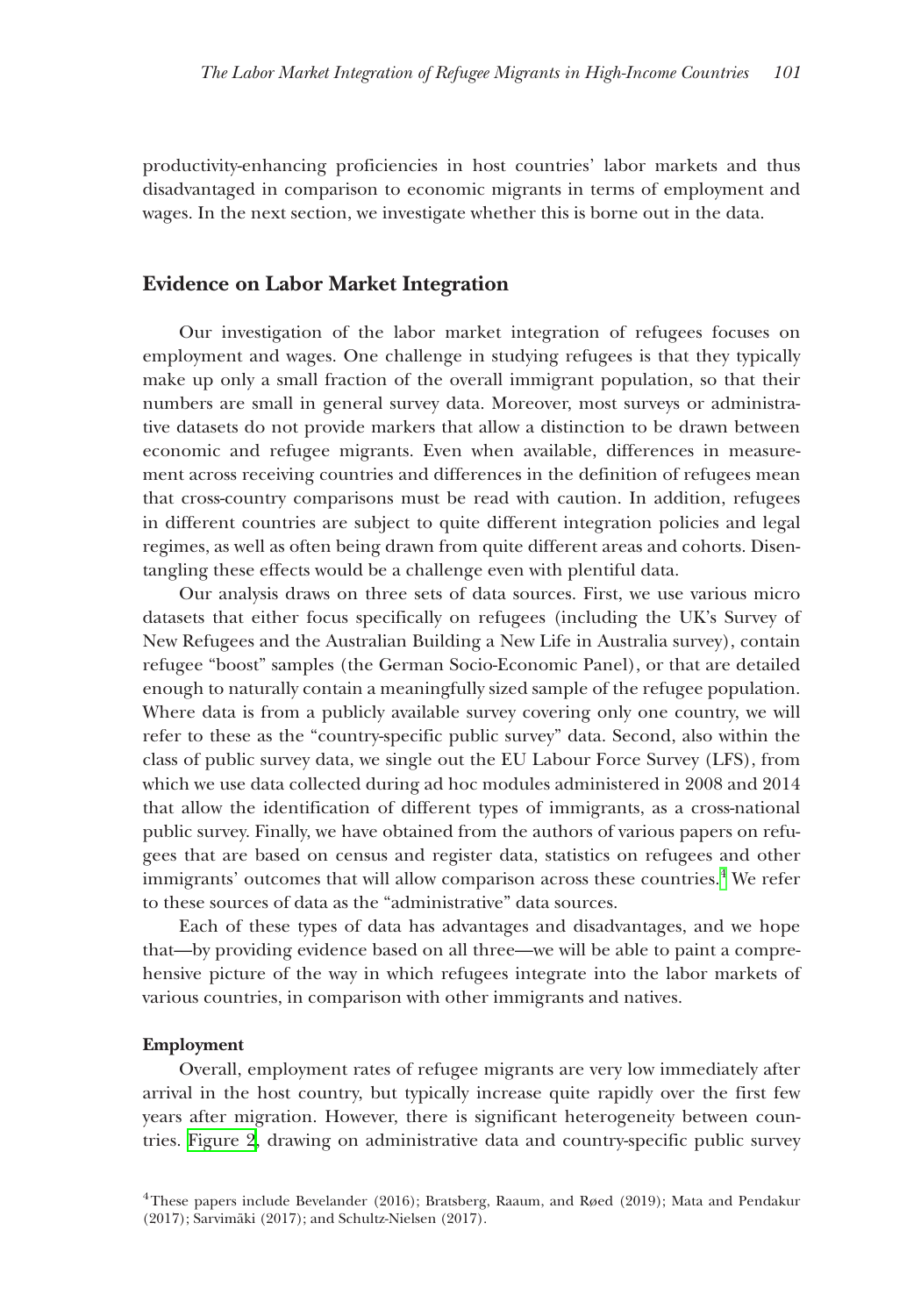

<span id="page-8-0"></span>*Figure 2* **Employment Rates of Immigrant Groups over Time since Migration**

*Source:* The results are based on data from the following sources (for details see the online Appendix): Australia—BNLA, HILDA; Canada—Census; Denmark—Administrative registers; Finland— Administrative registers; Germany—SOEP; Norway—Administrative registers; Sweden—Administrative registers; United Kingdom—SNR, LFS; and United States—ACS.

*Note:* The figure plots observed employment rates of refugees and other immigrants in various host countries over time after migration. The precise sample groups vary in their construction due to having been obtained from different data sources (see the online Appendix), but generally consist of workingage males and females.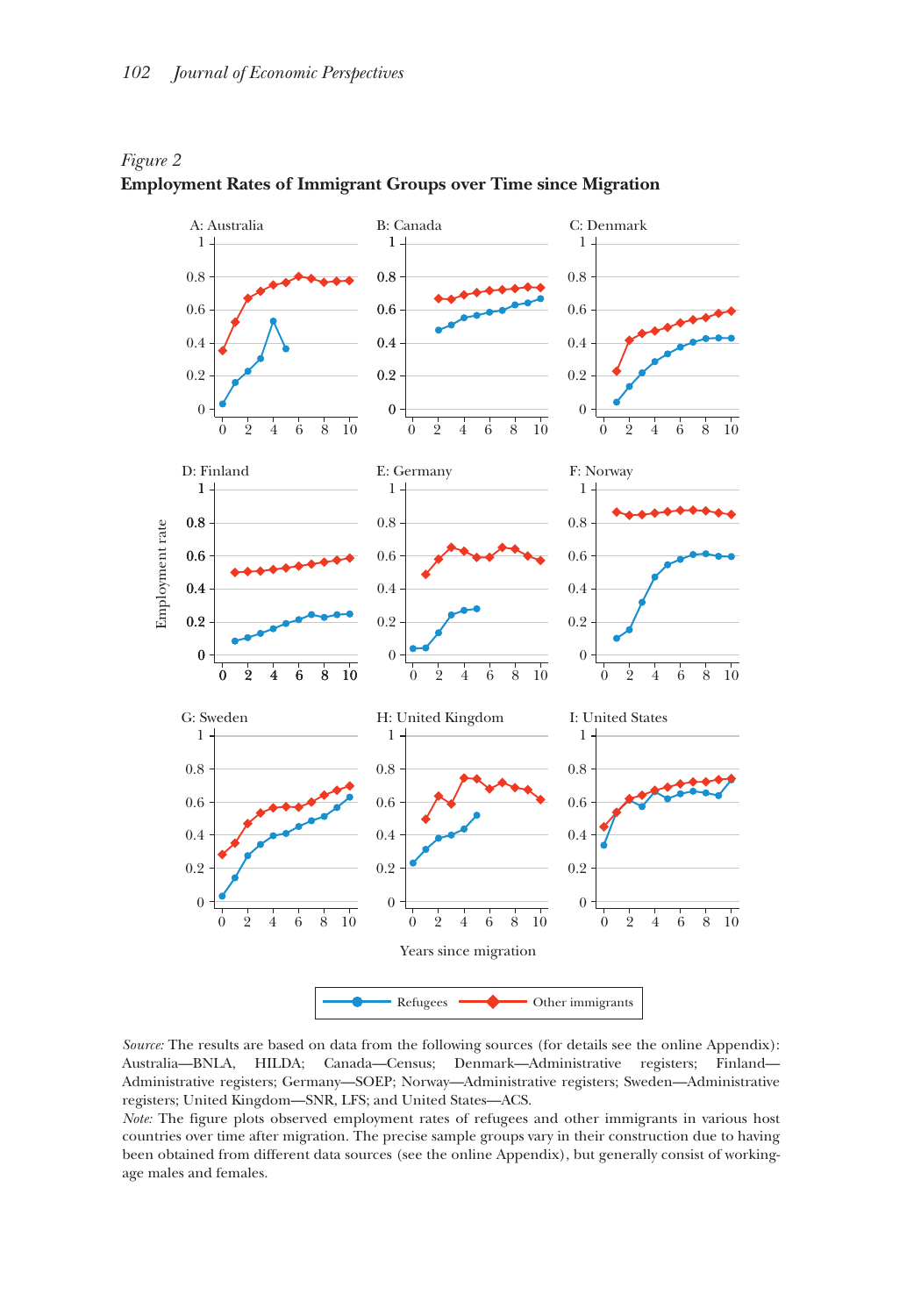datasets, shows the employment rates of refugees and other migrants (typically those who migrated for labor market and/or family related reasons) over time after migration for several host countries. Care should be taken when reading this plot, as the "other immigrant" samples vary in their construction and may not be precisely comparable to the refugee samples, but the general trends are clear.<sup>[5](#page-9-0)</sup>

Except for the United Kingdom, the United States, and Canada, employment rates for refugees are below 20 percent in the first two years after arrival. In contrast, other immigrants have higher employment rates at arrival in all countries, though these still vary significantly between countries. The employment of refugees increases in subsequent years at different rates across countries: rapidly so in Australia, Sweden, and Norway, but more modestly in Denmark, Germany, and Finland. In some countries, such as Sweden and Canada, refugees appear to mostly close the employment gap with other immigrants after a decade in the country, while in others such as Norway and Finland, the gap remains large and stable over this period. The most notable outlier country in this figure is the United States, where refugees' employment rates track those of other immigrants closely. It is not entirely clear why the US experience appears so different in this figure; possible explanations could relate to the nature of the US labor market or to the nature of the settlement process in the United States, but require further investigation.

To complement Figure 2, the employment rates of refugees two years and ten years after migration are also listed in [Table 1,](#page-10-0) along with the differences between the employment rates of refugees and natives and between refugees and immigrants with the same length of residency. For almost all countries, the gap between refugees and other groups is closing over time, although refugees have persistently lower employment rates than other immigrants and natives ten years after migration. As mentioned, the exception is the United States, where refugees appear to have caught up to other immigrants after just two years and to natives by ten years after migration (a finding that is compatible with the existing literature).

<span id="page-9-0"></span><sup>5</sup>In an online Appendix, we describe our sources and methodology in detail. Sources, samples, and empirical methods differ from series to series, and the "other immigrant" categories vary in their composition. Data sources include the Household, Income and Labour Dynamics in Australia (HILDA) survey (Department of Social Services and Melbourne Institute of Applied Economic and Social Research 2001–2017), the Building a New Life in Australia (BNLA) survey (Department of Social Services and Australian Institute of Family Studies 2013–2014), the German Socio-Economic Panel (SOEP) (German Institute for Economic Research 1984–2017; Goebel et al. 2019), the UK Labour Force Survey (LFS) (Office for National Statistics, Social Survey Division, Northern Ireland Statistics and Research Agency, and Central Survey Unit 2008), the UK's Survey of New Refugees (SNR) (Home Office, UK Border Agency: Analysis, Research and Knowledge Management 2010), the American Community Survey (ACS) (Ruggles et al. 2019), the US Yearbook of Immigration Statistics (YIS) (Office of Immigration Statistics 2001–2017), and the EU Labor Force Survey (LFS) (European Commission 2008; 2014). It should also be noted that some of the series presented are based on single cross sections, while others are drawn from longitudinal or repeated cross-sectional data. In those series based on single cross sections, variation over time since arrival is provided purely by analysis of different arrival cohorts, whereas for data covering multiple years of observation, changing outcomes over time of fixed cohorts are combined with variation between cohorts to give the overall effect. In both cases, selective outmigration plays a role in determining the observed composition of migrants who have been in the country a given number of years (Dustmann and Görlach 2015).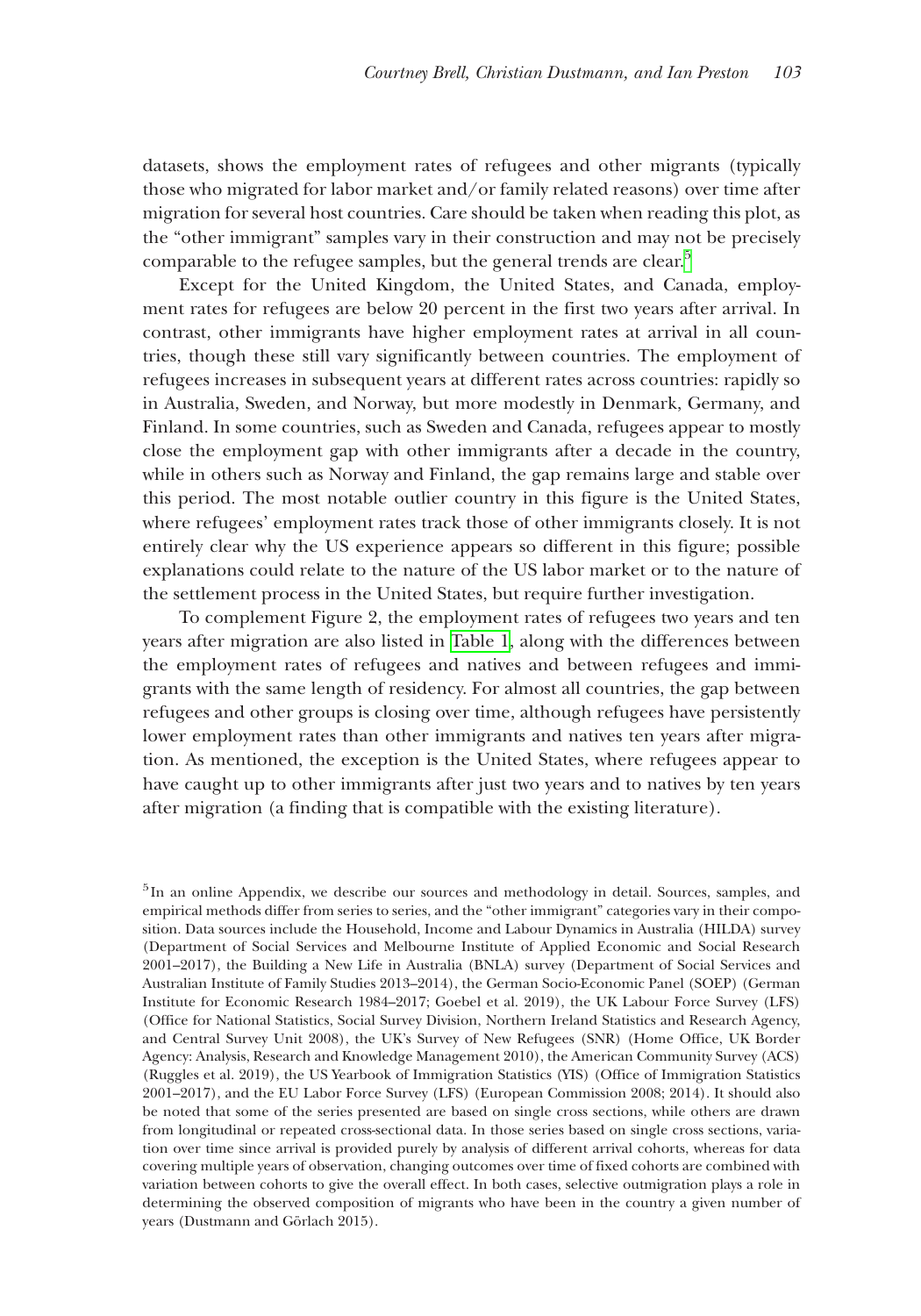| Host<br>country      | Years<br>since<br>migration | Refugee<br>emplovment<br>rate | Gap to<br>other immigrant<br>employment rate | Gap to<br>native<br>employment rate |
|----------------------|-----------------------------|-------------------------------|----------------------------------------------|-------------------------------------|
| Australia            | $\overline{2}$              | 0.23                          | 0.44                                         | 0.55                                |
| Canada               | $\overline{2}$              | 0.48                          | 0.19                                         | 0.27                                |
| Finland              | $\overline{2}$              | 0.11                          | 0.40                                         | 0.64                                |
| Germany              | $\overline{2}$              | 0.14                          | 0.45                                         | 0.57                                |
| Norway               | $\overline{2}$              | 0.15                          | 0.69                                         | 0.73                                |
| Sweden               | $\overline{2}$              | 0.28                          | 0.20                                         | 0.54                                |
| United Kingdom       | $\overline{2}$              | 0.38                          | 0.26                                         | 0.38                                |
| <b>United States</b> | $\overline{2}$              | 0.61                          | 0.01                                         | 0.11                                |
| Canada               | 10                          | 0.67                          | 0.07                                         | 0.08                                |
| Finland              | 10                          | 0.25                          | 0.34                                         | 0.50                                |
| Norway               | 10                          | 0.60                          | 0.26                                         | 0.29                                |
| Sweden               | 10                          | 0.63                          | 0.07                                         | 0.19                                |
| <b>United States</b> | 10                          | 0.73                          | 0.01                                         | $-0.01$                             |

<span id="page-10-0"></span>*Table 1* **Employment Outcomes of Refugees Compared to Other Groups**

*Source:* The results are based on data from the following sources (for details see the online Appendix): Australia—BNLA, HILDA; Canada—Census; Finland—Administrative registers; Germany—SOEP; Norway—Administrative registers; Sweden—Administrative registers; UK—SNR, LFS; and USA—ACS. *Note:* The table compares observed refugee employment rates to those of other immigrants and natives for various host countries at two and ten years after migration to the country. The fourth and fifth columns show the amount by which the refugee employment rate trails that of other immigrants or natives, respectively. The precise sample groups vary in their construction due to having been obtained from different data sources (see the online Appendix), but generally consist of working-age males and females.

[Table 2](#page-11-0) provides additional detail, by distinguishing between employment growth rates over the first 5 years in the country and in years 6–10. On average, employment growth of refugees is substantially higher than that of other migrant groups in both periods, a regularity that also holds for almost all countries when viewed in isolation. Notably, while employment of other immigrants is close to flat for several countries in the second period, refugees continue to experience growth, indicating an integration process of longer duration.

A similar picture emerges from [Figure 3](#page-12-0), based on data instead from the 2014 EU Labour Force Survey. The figure plots the employment rate of refugees against that of other immigrants, for those who have been in the country for less than 10 years, between 10 and 19 years, and for more than 19 years. Each point represents a European country. The figure shows that for those who migrated less than a decade ago, refugees in almost every country experience substantially worse employment rates than other immigrants (the only exception being Switzerland), mirroring the findings from Figure 2 and Table 1. However, refugees with between 11 and 19 years residency are employed at rates much closer to other immigrants, and any difference appears to be largely erased for those with residency longer than 20 years.

Because the integration process may differ substantially for different demographic subgroups, we also considered employment outcomes of male and female groups separately. Refugee women appear to be employed at particularly low rates the ratio of female to male employment rates is smaller for refugees than for other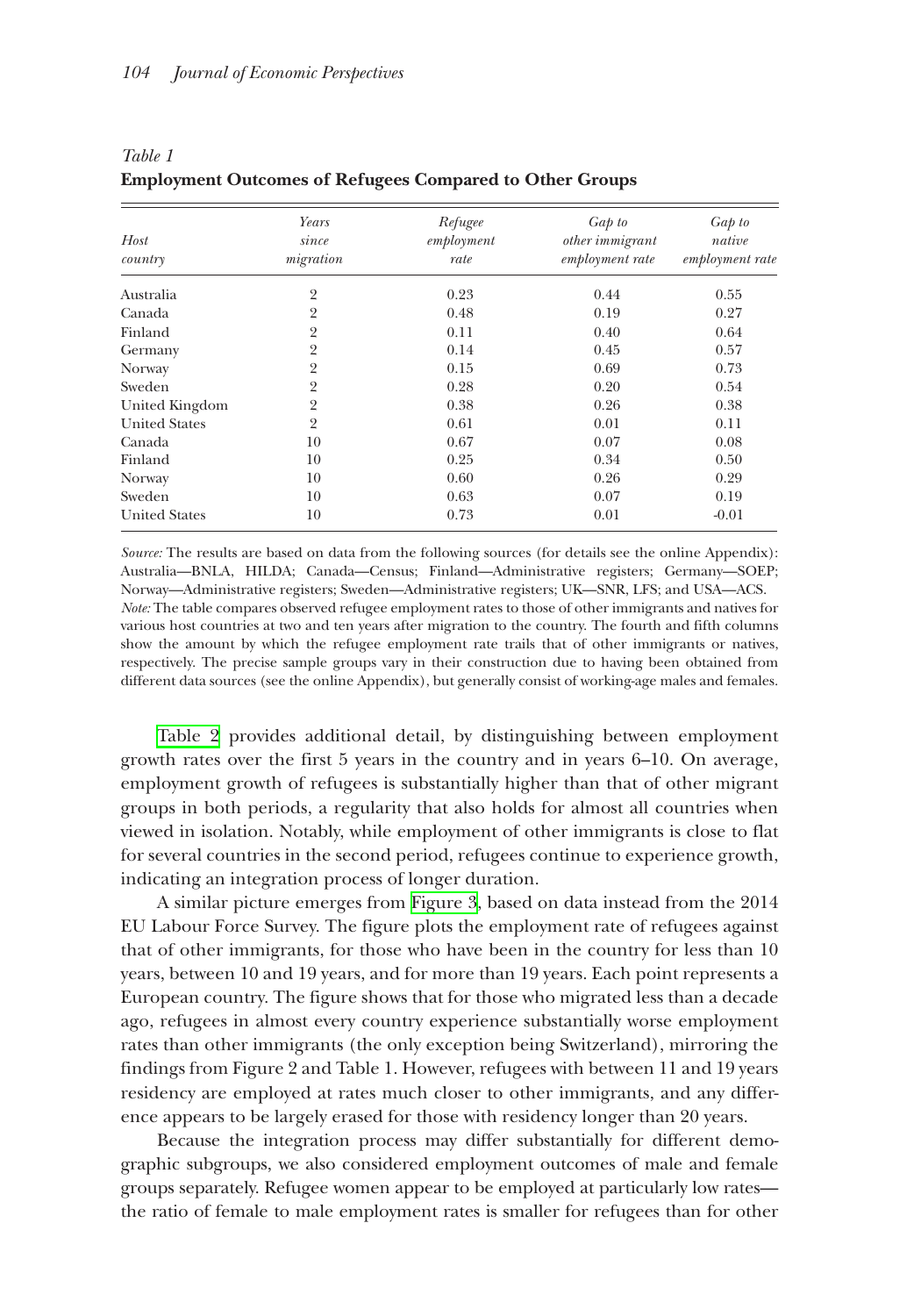| <b>Host</b><br>country | Refugees<br>$0-5$ years | Other <i>immigrants</i><br>$0-5$ years | Refugees<br>$5 - 10$ years | Other immigrants<br>$5 - 10$ years |
|------------------------|-------------------------|----------------------------------------|----------------------------|------------------------------------|
| <b>Australia</b>       | 0.067                   | 0.083                                  |                            |                                    |
| Canada                 | 0.030                   | 0.012                                  | 0.020                      | 0.006                              |
| Denmark                | 0.073                   | 0.066                                  | 0.019                      | 0.020                              |
| Finland                | 0.027                   | 0.007                                  | 0.012                      | 0.012                              |
| Germany                | 0.048                   | 0.026                                  |                            |                                    |
| Norway                 | 0.111                   | 0.000                                  | 0.010                      | $-0.003$                           |
| Sweden                 | 0.076                   | 0.058                                  | 0.044                      | 0.025                              |
| United Kingdom         | 0.058                   | 0.061                                  |                            |                                    |
| <b>United States</b>   | 0.056                   | 0.048                                  | 0.023                      | 0.011                              |
| Average                | 0.061                   | 0.040                                  | 0.021                      | 0.012                              |

**Employment Growth Rates of Refugees and Other Immigrants over Time since Arrival**

<span id="page-11-0"></span>*Table 2*

*Source:* The results are based on data from the following sources (for details see the online Appendix): Australia—BNLA, HILDA; Canada—Census; Denmark—Administrative registers; Finland— Administrative registers; Germany—SOEP; Norway—Administrative registers; Sweden—Administrative registers; United Kingdom—SNR, LFS; and United States—ACS.

*Note:* The table shows average growth of employment rates for refugees and other immigrants. The second column shows the average yearly increase in the refugee employment rate observed during the first five years of residency in the host country, and the analogous figures for nonrefugee immigrants are displayed in the third column. The fourth and fifth columns similarly show the average yearly increases in employment observed for refugees and other immigrants during the period between five and ten years after arrival in the host country. The precise sample groups vary in their construction due to having been obtained from different data sources (see the online Appendix), but generally consist of working-age males and females.

immigrants (and both are smaller than for natives) in each country considered. This pattern is especially dramatic in the immediate years after migration, and while this ratio for refugees remains persistently smaller than that of natives even after a decade, in most cases, the difference between refugees and other immigrants appears to shrink significantly over this time scale. We also looked at the data across the countries in the EU Labour Force Survey to probe whether patterns of age, gender, or education level could explain some of the gaps we have seen between the outcomes of refugees and other immigrants. However, employment gaps conditional on these factors are qualitatively similar to the analogous unconditional results, leading us to the conclusion that differences in the demographic compositions of groups (at least in these dimensions) are not the main drivers of the differentials we have observed.<sup>[6](#page-11-1)</sup>

Some general conclusions emerge from this discussion. First, initial employment rates of refugees are considerably lower than those of other immigrant groups. This finding is in line with our expectations, as refugees are likely to arrive with skills less adapted to the receiving country's labor market. Second, refugee employment

<span id="page-11-1"></span><sup>6</sup>For more detail on gender breakdowns and conditional labor market outcomes, see the online Appendix. The conditional employment plots are based on linear probability regressions, where we control for age, gender, and education.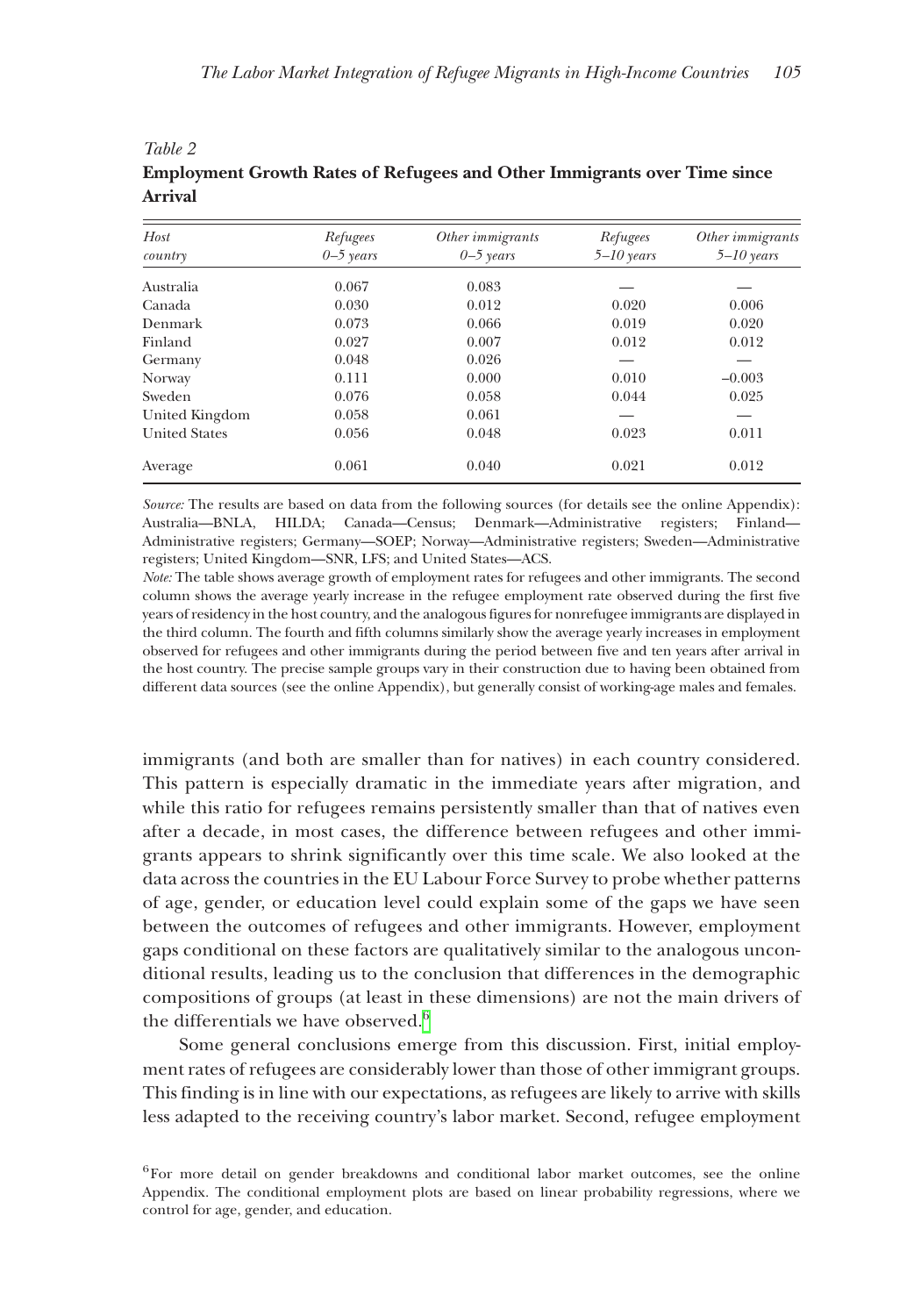

<span id="page-12-0"></span>*Figure 3* **Employment Rates of Immigrant Groups across European Countries**

*Source:* This plot is based on data from the 2014 ad hoc module of the EU Labour Force Survey. *Note:* This figure shows the employment rates of refugees compared to those of other immigrants for various European countries. Refugees are identified as those whose reported reasons for migration are international protection or asylum. The "other immigrants" sample consists of all other non-natives. Both groups are restricted to individuals between the ages of 20 and 64 whose main activity is not education or training (see the online Appendix for details). Each point in this figure represents a country, and the distance below the 45° line represents the extent to which refugees are employed at lower rates than other immigrants. This is shown separately for migrants who have been in the host country at most 10 years, between 11 and 19 years, and at least 20 years. Due to the small numbers of refugees in each individual country, some of the plotted points are calculated based on a small number of observations. Any individual point should be regarded as having limited reliability, though the general pattern can be expected to be more robust.

increases most sharply during the first two or three years after arrival. This pattern suggests that the first years after arrival are a crucial period for integration. Third, refugee employment continues to grow quickly for the rest of the first half-decade after the first few years and indeed continues to grow in the second half-decade, although at a slower rate. This pattern highlights that the time scale of integration appears to be much longer for refugees than for other immigrants. Fourth, employment levels of refugees in the longer term (a decade after arrival) continue to vary significantly between countries, but in many cases do not approach the levels of natives or other immigrants. However, there is some evidence that after the first decade, employment rates of refugees seem to converge to those of other immigrants. Finally, female refugees experience persistently lower employment rates than their male counterparts, and they are particularly missing out on the rapid employment growth experienced by men in the early years after migration (this is illustrated in online Appendix Figure A1).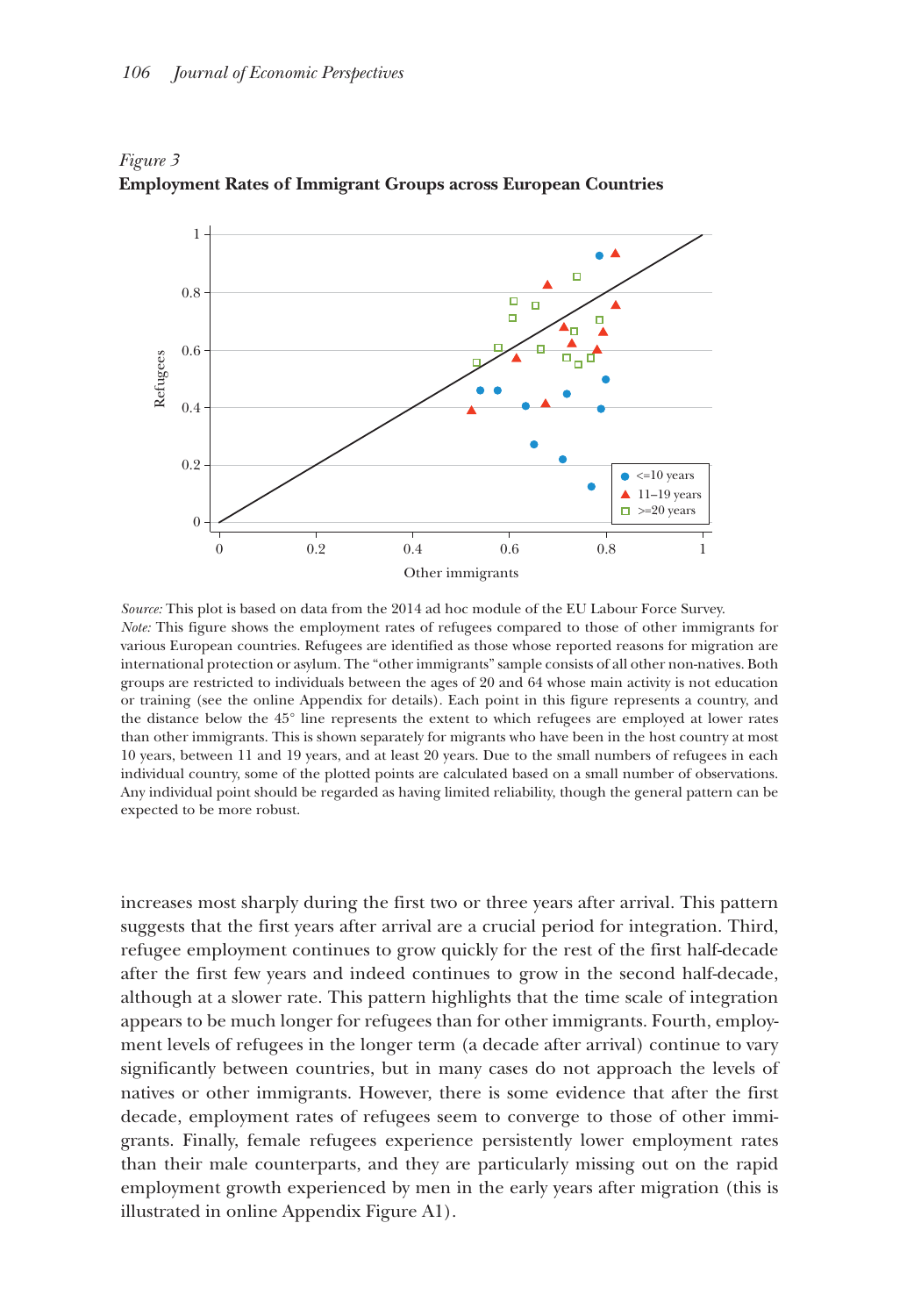#### **Wages**

In addition to being employed at lower rates than natives and other immigrants, even those refugees who do manage to find employment generally experience lower wages than the other groups. Their relative wage position gradually improves over time compared to an average native but not, in most countries, markedly faster than other immigrants. Again drawing on country-specific public survey and administrative data (reliable wage data being available only for a subset of countries for which we observe employment), we show in [Figure 4](#page-14-0) the average wage levels (calculated conditional on being in employment) of refugees and other immigrants as a fraction of average natives' wages over the first ten years after arrival. $7$  In addition, we list average wage ratios of refugees and other groups after two and ten years in [Table 3.](#page-15-0) For instance, while average wages of refugees who had been in the United States for two years amounted to 40 percent of native wages and 49 percent of other immigrants' average wages, after 10 years, average wages had improved to 55 percent of natives and 70 percent of other immigrants in the same position. It should be noted that changes in relative wages may be due to both wage changes of those in employment and changes in the composition of refugees who are in work.

Several general observations follow from Figure 4. First, as compared to employment rates where the growth in the first few years is much more rapid than that of subsequent years, refugee wages increase slowly but consistently relative to those of natives over time. Second, even in the long term, refugee wages often do not approach those of natives and continue to lag significantly behind those of other immigrants. Third, even in countries where refugee employment rates quickly approach the levels experienced by natives or other immigrants (like the United States), the corresponding wage gaps can remain large and persistent. Finally, while cross-country variation in refugee wages relative to natives is still significant, it is not nearly so large as that of employment rates.

As with employment rates, we also investigated whether these results can be explained by compositional differences between refugee populations and other groups using data from the EU Labour Force Survey. Again, we do not see qualitative changes in the results when controlling for age, education, and gender, indicating that these factors are not the primary cause of the observed trends in refugee wages.

# **Previous Evidence**

Overall, the patterns of refugee employment and wages discussed in the previous sections are consistent with the findings of previous literature. Of course,

<span id="page-13-0"></span> $7$ We simply calculate the average wage of all employed working-age natives without allowance for differences in age or other compositional factors and compare it to the average wage of all working-age refugees who have been in the country for a given number of years (and similarly for other migrants). The number of countries represented is fewer than in Figure 2, since we do not have reliable wage data for as many countries as we do for employment.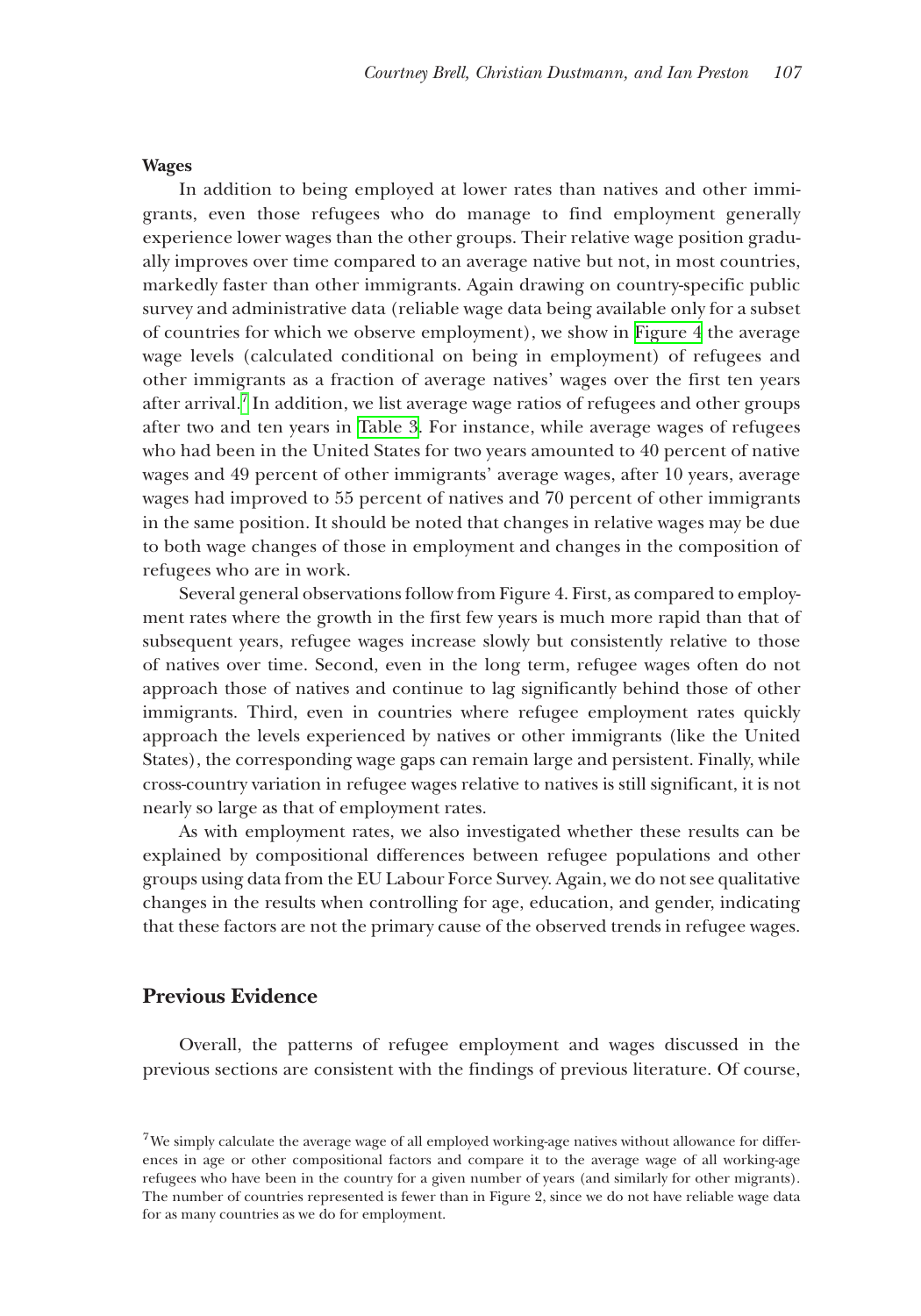<span id="page-14-0"></span>





*Source:* The results are based on data from the following sources (for details see the online Appendix): Australia—BNLA, HILDA; Canada—Census; Finland—Administrative registers; Germany—SOEP; Norway—Administrative registers; Sweden—Administrative registers; and United States—ACS. *Note:* The figure plots the mean wages of immigrant groups (conditional on employment) in various host countries over time after migration. These wages are presented as a fraction of the mean wages of the native population. The precise sample groups vary in their construction due to having been obtained from different data sources (see the online Appendix), but generally consist of working-age persons.

other studies also offer different areas of focus and thus can fill in some other facets of the picture. For a review of the literature on immigrant integration, De la Rica, Glitz, and Ortega (2015) offers a useful starting point. Dustmann and Görlach (2015) provide an assessment of the empirical challenges in estimating earnings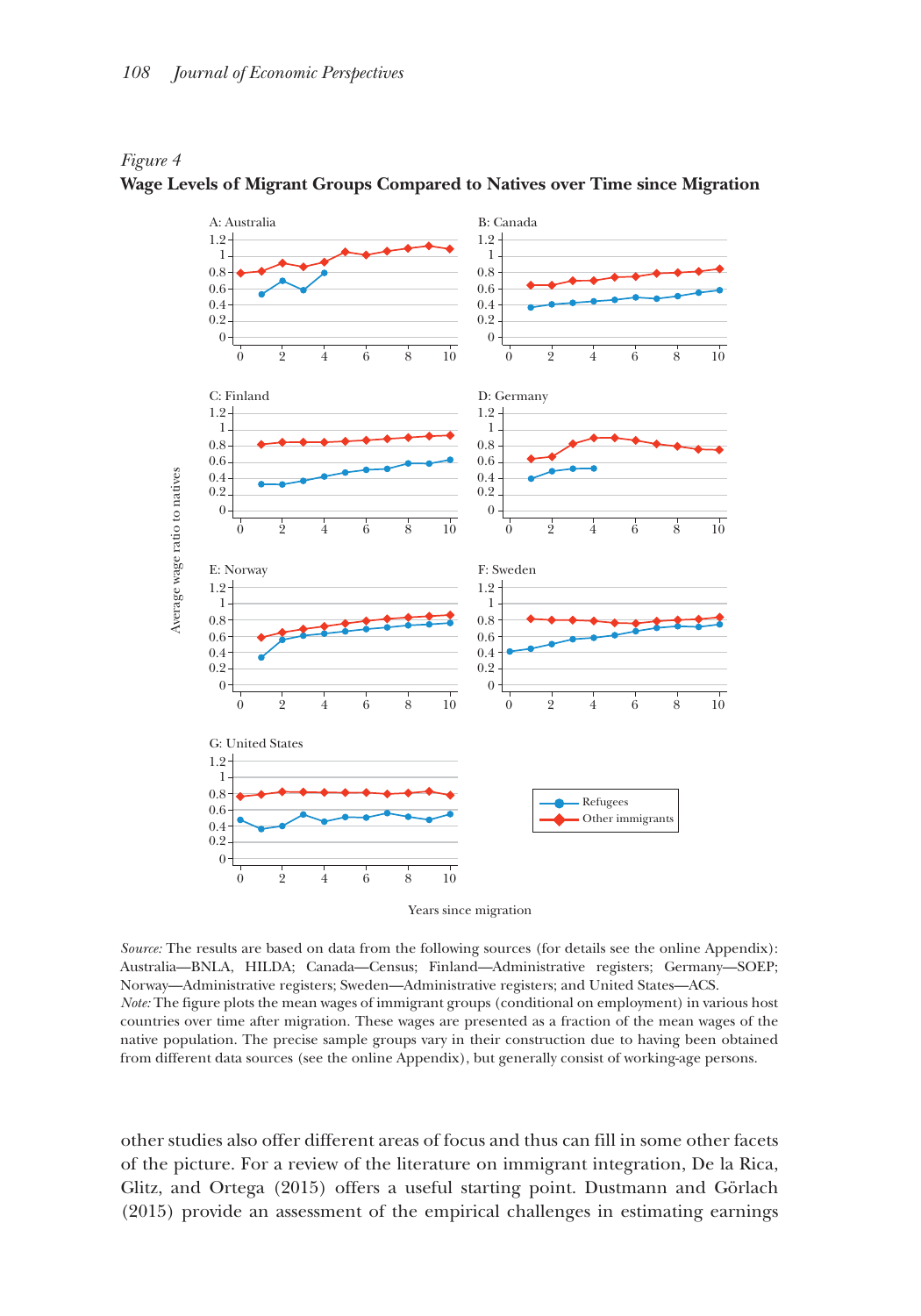| Host<br>country      | Years since<br>migration | Refugee to native<br>wage ratio | Refugee to other<br><i>immigrant</i> wage ratio |
|----------------------|--------------------------|---------------------------------|-------------------------------------------------|
| Australia            | $\overline{2}$           | 0.697                           | 0.761                                           |
| Canada               | 2                        | 0.408                           | 0.634                                           |
| Finland              | $\overline{2}$           | 0.329                           | 0.388                                           |
| Germany              | 2                        | 0.496                           | 0.735                                           |
| Norway               | $\overline{2}$           | 0.554                           | 0.858                                           |
| Sweden               | $\overline{2}$           | 0.502                           | 0.628                                           |
| <b>United States</b> | $\overline{2}$           | 0.401                           | 0.487                                           |
| Canada               | 10                       | 0.583                           | 0.689                                           |
| Finland              | 10                       | 0.633                           | 0.678                                           |
| Norway               | 10                       | 0.762                           | 0.886                                           |
| Sweden               | 10                       | 0.745                           | 0.894                                           |
| <b>United States</b> | 10                       | 0.547                           | 0.701                                           |

<span id="page-15-0"></span>*Table 3* **Wages of Refugees Compared to Other Groups** 

*Source:* The results are based on data from the following sources (for details see the online Appendix): Australia—BNLA, HILDA; Canada—Census; Finland—Administrative registers; Germany—SOEP; Norway—Administrative registers; Sweden—Administrative registers; and United States—ACS. *Note:* The table compares average wage levels of employed refugees to those of other immigrants and natives for various host countries at two and ten years after migration to the country. The third and fourth columns show the ratio of refugee wages to natives and other immigrants, respectively. The precise sample groups vary in their construction due to having been obtained from different data sources (see the online Appendix), but generally consist of working-age males and females recorded as being in

employment.

assimilation for immigrant populations. Less is known about the economic integration of refugee immigrants specifically, though a substantial literature has begun to develop in recent years. For reviews of the existing evidence on refugee labor market integration, useful starting points are Chin and Cortes (2015), Bevelander (2016), and Becker and Ferrara (2019).

For the United States, the previous literature suggests that refugees' employment rates are not dissimilar to those of other immigrants, but a large initial gap in earnings exists, with a subsequent relative improvement. For example, Cortes (2004) broke ground by looking at refugees together with, but distinguished from, other immigrants. Using public-use census data from 1980 and 1990, she separated immigrants arriving between 1975 and 1980 into refugees and economic immigrants according to country of origin and year of immigration. Refugees are found to initially earn less and work fewer hours than other immigrants, but their earnings grow faster. The difference between the groups is attributed to longer expected duration of stay. Chin and Cortes (2015) show how this steeper path of labor market outcomes is associated with greater gains in education and language proficiency.

Studies have also looked at occupational prestige or status, which attempts to measure the extent to which, say, a refugee who is an engineer or teacher in another country may end up driving a cab or working in a fast-food restaurant in a high-income country. Akresh (2008) used survey data from the 2003 New Immigrant Survey, which records the last job held abroad, to show that refugees display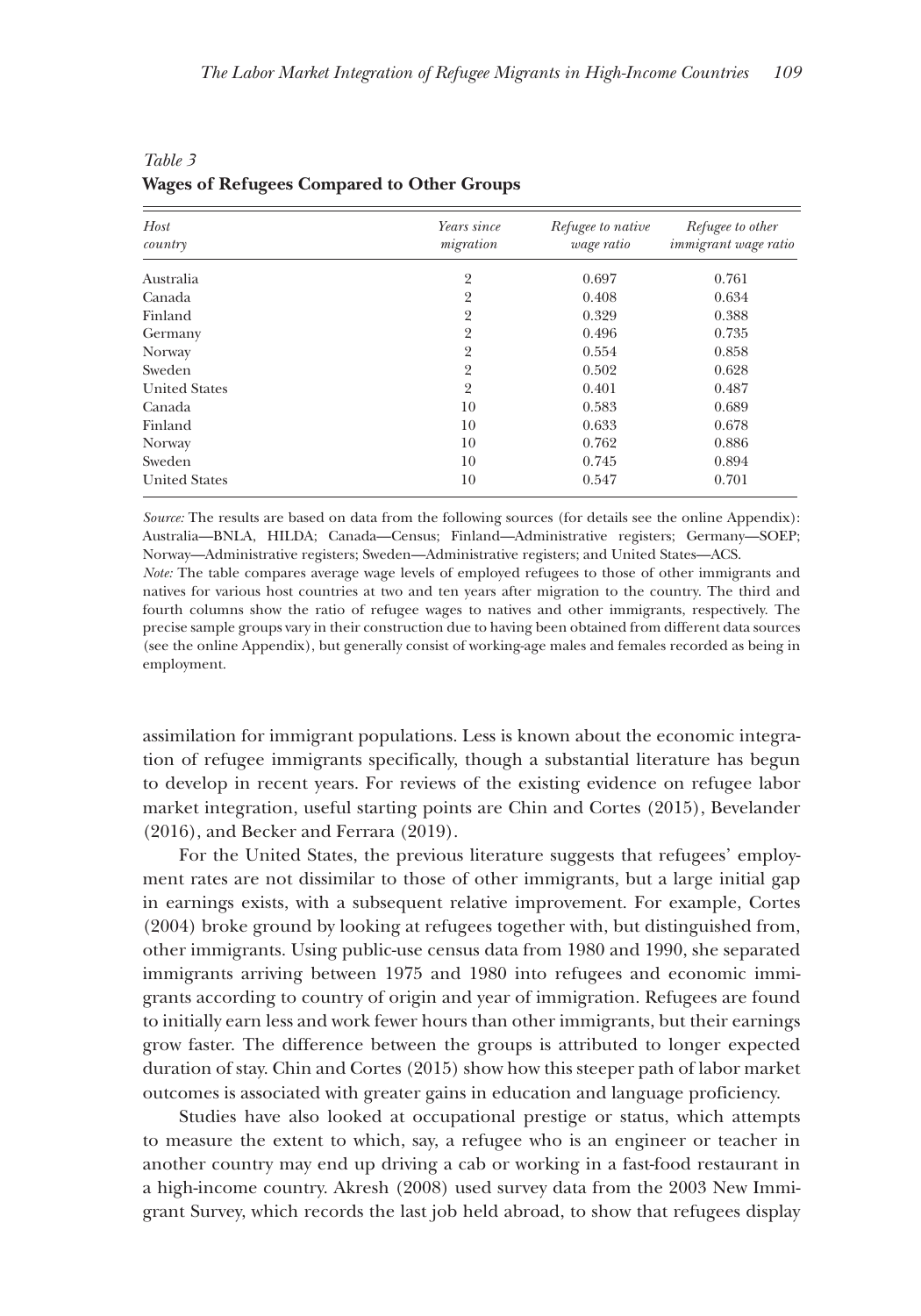the sharpest downgrading in occupational prestige and the steepest subsequent upgrading of any immigrant group. Using the same survey, Connor (2010) shows that refugees, while employed at similar rates to other immigrants, still suffer a gap in earnings and occupational status, attributable in large part to differences in education, language ability, and neighborhood.

Both the time at which refugees arrive and their age at arrival can affect their integration prospects as well. Capps et al. (2015) and Fix, Hooper, and Zong (2017) document more recent outcomes using the American Community Survey, identifying refugees indirectly by country of origin and year of arrival and showing refugees continuing to lag behind natives in incomes and education, but not employment rates. Evans and Fitzgerald (2017) use the same approach and data and focus on the importance of age at arrival. Refugees arriving in the United States before age 14 perform similarly to natives, teenage entrants do somewhat worse, and adult refugees do much worse in employment, earnings, and welfare dependency (though there is rapid improvement in early years).

In contrast to the US experience, refugees in European countries seem to lag behind other immigrants not just in earnings, but also in employment rates, although there is evidence for some catch-up in both dimensions over time. The European evidence seems to also be mirrored by studies for Canada (Aydemir 2011; Bevelander and Pendakur 2014), which tell stories of initial disadvantage but rapid growth in employment rates for refugees.

For Europe, a concentration of papers based on excellent register data investigate the labor market integration of refugees for Scandinavian countries.<sup>8</sup> Unlike the situation in the United States, refugees in these countries are observed to experience very low employment rates in the initial years after migration. Although their position improves during the first decade in the country, they typically do not close the gap to natives and other immigrant groups and even sometimes appear to fall away over time (Bratsberg, Raaum, and Røed 2014, 2017; Schultz-Nielsen 2017). Low labor market attachment leads to high welfare dependence observed in these studies. Among those who are employed, earnings are low (Schultz-Nielsen 2017; Sarvimäki 2017; Bratsberg, Raaum, and Røed 2014, 2017), though earnings trajectories are steeper for refugees than for other migrant groups (Bevelander 2011, 2016). Local employment conditions matter, particularly for the low-skilled (Bevelander and Lundh 2007), and integration patterns are different for different origin groups (Lundborg 2013). Bakker, Dagevos, and Engbersen (2017) provide an example from the Netherlands of the use of register data elsewhere in Europe, finding again that refugees begin at a large disadvantage compared to other immigrant groups, but that the gap closes over time.

Other analyses for European countries are typically based on survey data. The finding of large gaps in employment, income, and job quality relative to other migrants, which diminish over time, is confirmed by a number of papers using the EU

<span id="page-16-0"></span><sup>8</sup>For Denmark, see Schultz-Nielsen (2017); for Finland, see Sarvimäki (2017); for Norway, see Bratsberg et al. (2014, 2017); for Sweden, see Åslund, Forslund, and Liljeberg (2017), Bevelander and Lundh (2007), Bevelander and Pendakur (2009, 2014), Bevelander (2011), and Lundborg (2013).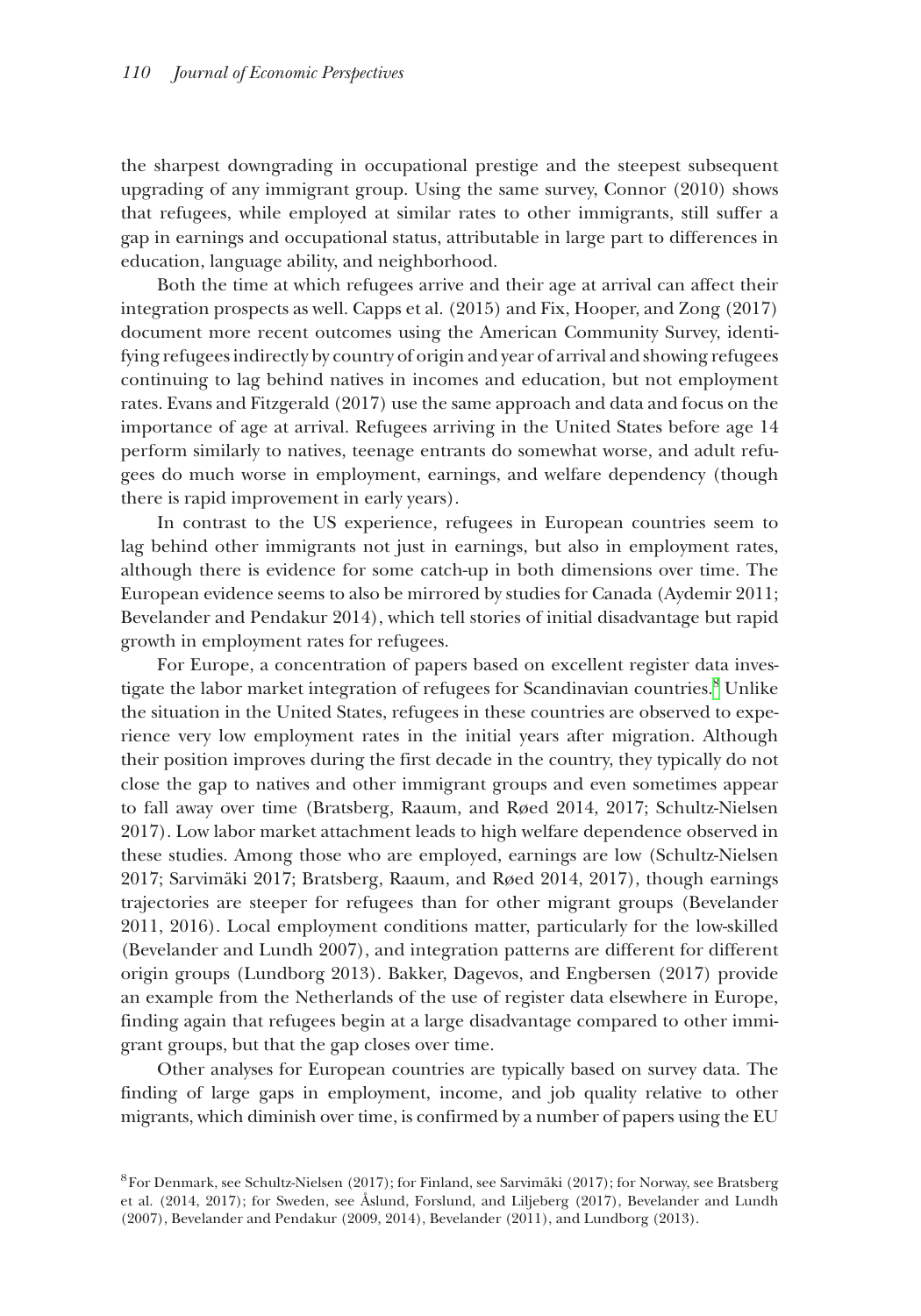Labour Force Survey, a large dataset with ad hoc modules on migrants in 2008 and 2014 (Dumont et al. 2016; Dustmann et al. 2017; Fasani, Frattini, and Minale 2018; Zwysen 2019).

For the United Kingdom, Bloch (2008) identifies high levels of overqualification among employed refugees. A number of papers (see the discussion in Ruiz and Vargas-Silva 2017, 2018) use the UK Labour Force Survey to show that refugees initially have lower employment and wages than comparable economic migrants but show faster growth, at least in employment. Ruiz and Vargas-Silva (2017) and Cebulla, Daniel, and Zurawan (2010) find similar results using the UK Survey of New Refugees.

# **Other Factors Affecting Refugee Labor Market Outcomes**

There are many reasons why the labor market integration of refugees might be expected to differ from that of other migrants. The backgrounds and histories of refugees may inhibit labor market attachment or suppress the wages they can command in a host country. One potential mechanism is that both the selection of refugees and their experience of flight may mean that health status, and especially mental health status, will differ from both natives and other migrants.

For similar reasons, refugees' difficulties in economic integration are also expected to coincide with slower integration in broader social dimensions. After arrival, the development of host-country language skills and social networks are simple markers for social integration and will also clearly be important determinants of success in economic integration. We discuss these factors in this section, noting how refugees differ from other migrants and the resulting effect this is expected to have on labor market outcomes.

#### **Health**

Although many studies have found immigrants in general to be typically healthier at arrival than natives, refugees tend to arrive with lower levels of health than other types of immigrants (for example, Giuntella et al. 2018). For the United States, Chin and Cortes (2015) find refugees are almost twice as likely to report being in "poor" or "fair" health as compared to other immigrants (17 versus 9 percent) and similarly much more likely to report being "troubled by pain" (18 versus 9 percent). This difference could be both due to the fact that refugees are selected in a different way than other migrants (in particular, with lower human capital, which has a positive association with health) and due to the deleterious effects of their experiences in their home country or during their subsequent flight.

Fleeing traumatic and emotionally damaging circumstances will affect psychological and physical health, and occurrence of mental health difficulties among refugee populations is well evidenced (Porter and Haslam 2005). This may only aggravate the particularly low initial economic fitness and adaptability of refugees as recovery from trauma and continuing distress over the circumstances from which the individual has fled distracts from integration (for example, Phillimore 2011). In particular, the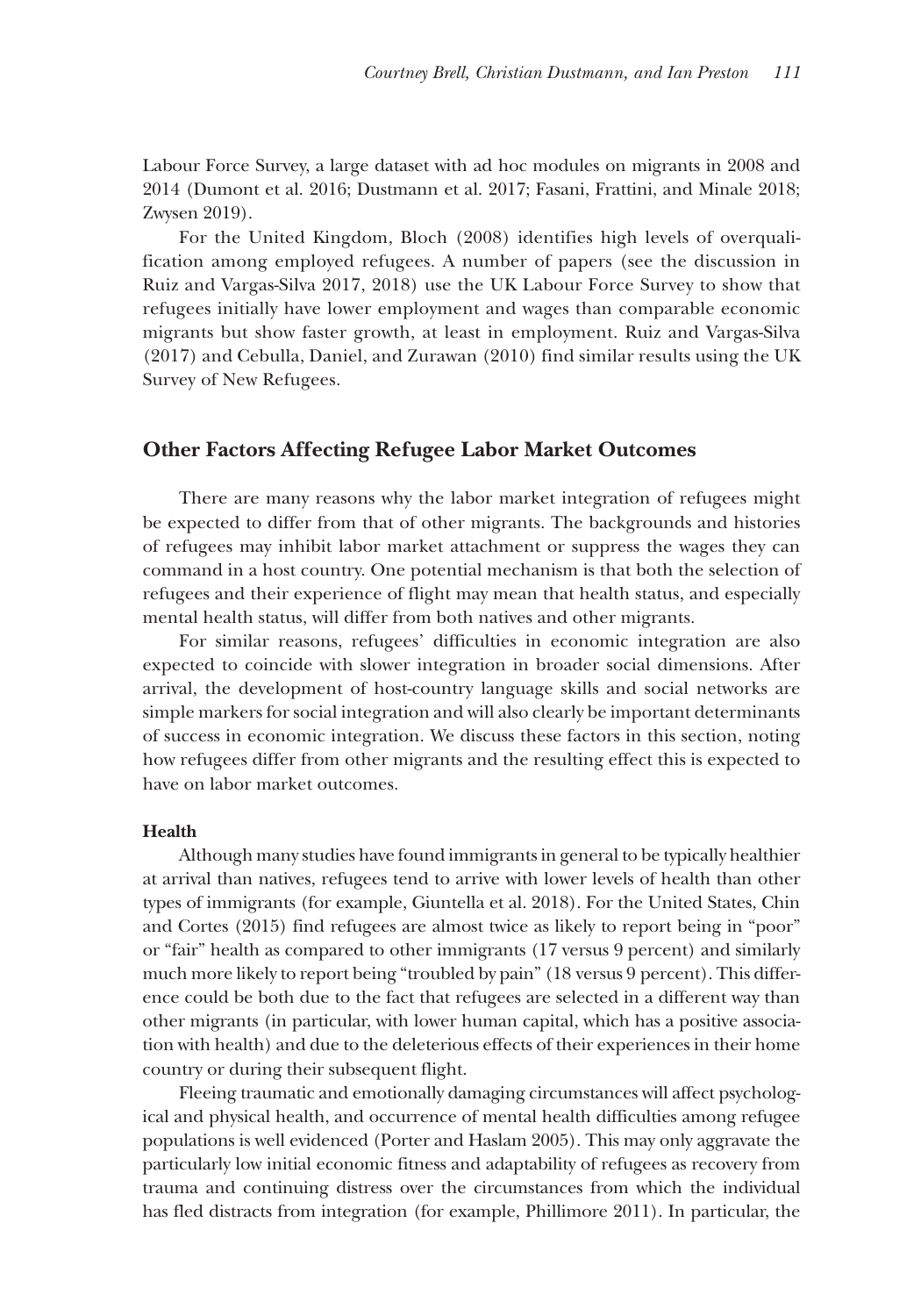incidence of mental illness among refugees is likely to be much higher than in the general population, due to experiences of violent, life-threatening, and traumatizing events in their origin country, adverse conditions during flight or in refugee camps, and potentially exposure to violence or sexual and physical exploitation during and after migration. In addition, stress and anxiety caused by uncertainty about their status in a host country can be expected to exacerbate these problems. Schock et al. (2016), studying refugees in Germany, report that more than 60 percent of adult refugees and more than 40 percent of adolescents have experienced violence in their countries of origin and/or during their migration. Mental health conditions may be an important factor that inhibits the ability of individuals to cope with an unfamiliar environment by disrupting the acquisition of new skills and establishment of social contacts. Indeed, some studies have found mental health indicators to be important predictors of refugee labor market outcomes: for example, in the Netherlands (De Vroome and van Tubergen 2010) and the United Kingdom (Ruiz and Vargas-Silva 2018).

Estimates on the prevalence of mental health disorders among refugees vary considerably, but the overall picture is quite clear of an alarming incidence of mental health issues, in particular depression and post-traumatic stress disorder (for example, Bogic, Njoku, and Priebe 2015; Priebe, Giacco, and El-Nagib 2016; Giacco, Laxhman, and Priebe 2018). Bogic, Njoku, and Priebe (2015) point out that around two-thirds of studies of longer term refugees (displaced for more than five years) report prevalence of post-traumatic stress disorder greater than 20 percent (although lower quality studies tended to report higher rates). Focusing on more reliable studies, the authors suggest that refugees may be several times more likely than general Western populations to suffer either from post-traumatic stress disorder or from depression.

Another possible consequence of refugees' traumatic or violent experiences, along with inhibiting their integration into the host society and economy, may be antisocial behavior after resettlement. Studying the relation between exposure to conflict and violent behavior of refugees in Switzerland, Couttenier et al. (2019) report that cohorts exposed to civil conflicts or mass killings during childhood are on average 40 percent more prone to violent crimes than conationals without this exposure. Moreover, the heterogeneity of integration policies across cantons also allows the authors to show that these effects can be eliminated through policies encouraging early labor market attachment. Horyniak et al. (2016) link trauma and mental illness among refugees, particularly men, to substance abuse.

Thus, the existing evidence seems to suggest that refugees' experiences with violence and trauma can have serious effects on their mental health, and that the share of refugees suffering mental illnesses such as post-traumatic stress disorder is far higher than that in the general populations of host countries. This in turn will have serious consequences for their labor market integration, as well as for the host society in general.

#### **Language**

Proficiency in the language of the receiving country is among the most salient and frequently discussed aspects of human capital deficiency among arriving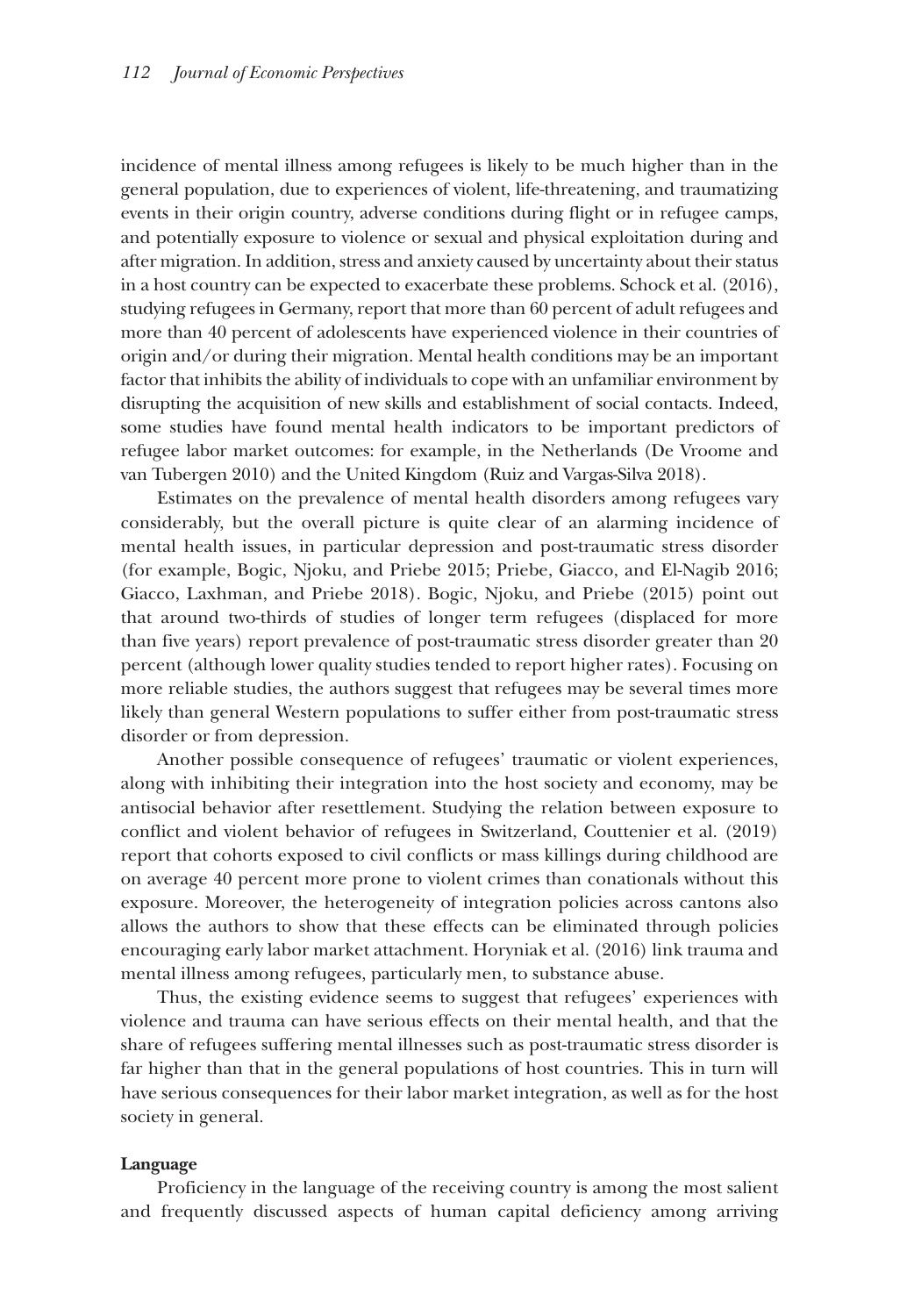immigrants (for example, Dustmann and Fabbri 2003). In the United States, numerous authors have provided evidence of the initial weakness and formidable subsequent role of English fluency in adaptation of refugees to the US labor market (as in Connor 2010; Chin and Cortes 2015; Evans and Fitzgerald 2017).

In Europe, Dumont et al. (2016) document large variation between EU host countries in the levels of refugee language proficiency: for example, higher in Spain and lower in Germany. Across the European Union as a whole, 24 percent of refugees with less than ten-years residence have advanced host-country language knowledge, increasing to 49 percent for those with more than ten-years residence (whereas the analogous figures for other non-EU born are 54 percent and 69 percent, respectively). Indeed, much of the gap between native and refugee employment in the European Union is argued to be accounted for by differing language skills: 59 percent of refugees with at least intermediate-level host-country language skills are employed as opposed to only 27 percent of those below this level.

More directly addressing the mechanisms linking language proficiency and employment, Fasani, Frattini, and Minale (2018) report that about one-quarter of refugees across Europe cite language difficulties as the principal obstacle to employability and Bloch (2008) gives a similar figure for the United Kingdom. Auer (2018) uses random assignment of refugees across Swiss language regions as a plausible source of exogenous variation and finds an association of language knowledge with increased probability of job finding.

To demonstrate directly how language skills of refugees compare to those of other migrants and how this changes over time, we use the EU Labour Force Survey's 2014 ad hoc module on the labor market situation of migrants. Immigrants were asked to rate their proficiency in the host country's language from "beginner or less," "intermediate," "advanced," or "mother tongue."[9](#page-19-0) The overall pattern is that refugees consistently appear to begin with lower language proficiency than other immigrants (the only exception being in Switzerland). While the language skills of both refugees and other migrant groups appear to improve slowly but substantially over time, refugees' proficiency seems to persistently lag behind that of the other immigrant groups, even decades after migration.

As with labor market outcomes, the story does, however, appear slightly different in the United States. Looking at the American Community Survey (ACS), language proficiency is recorded on a five-response scale from "does not speak English" to "speaks only English at home." The results of this survey again show that refugees arrive with lower levels of language proficiency than other migrants—at the time of migration, only about 44 percent of refugees speak English "well" or better, compared with 64 percent of other immigrants. However, while other immigrants do not tend to see particularly strong gains in English speaking skills over time, refugees rapidly improve and even overtake other migrants' speaking abilities around ten years after arriving in the United States.

<span id="page-19-0"></span><sup>&</sup>lt;sup>9</sup>For more details on the evidence about language proficiency of refugees discussed throughout this section, the online Appendix offers more detail on language skills for refugees and other immigrants, including figures illustrating both the EU and the US data.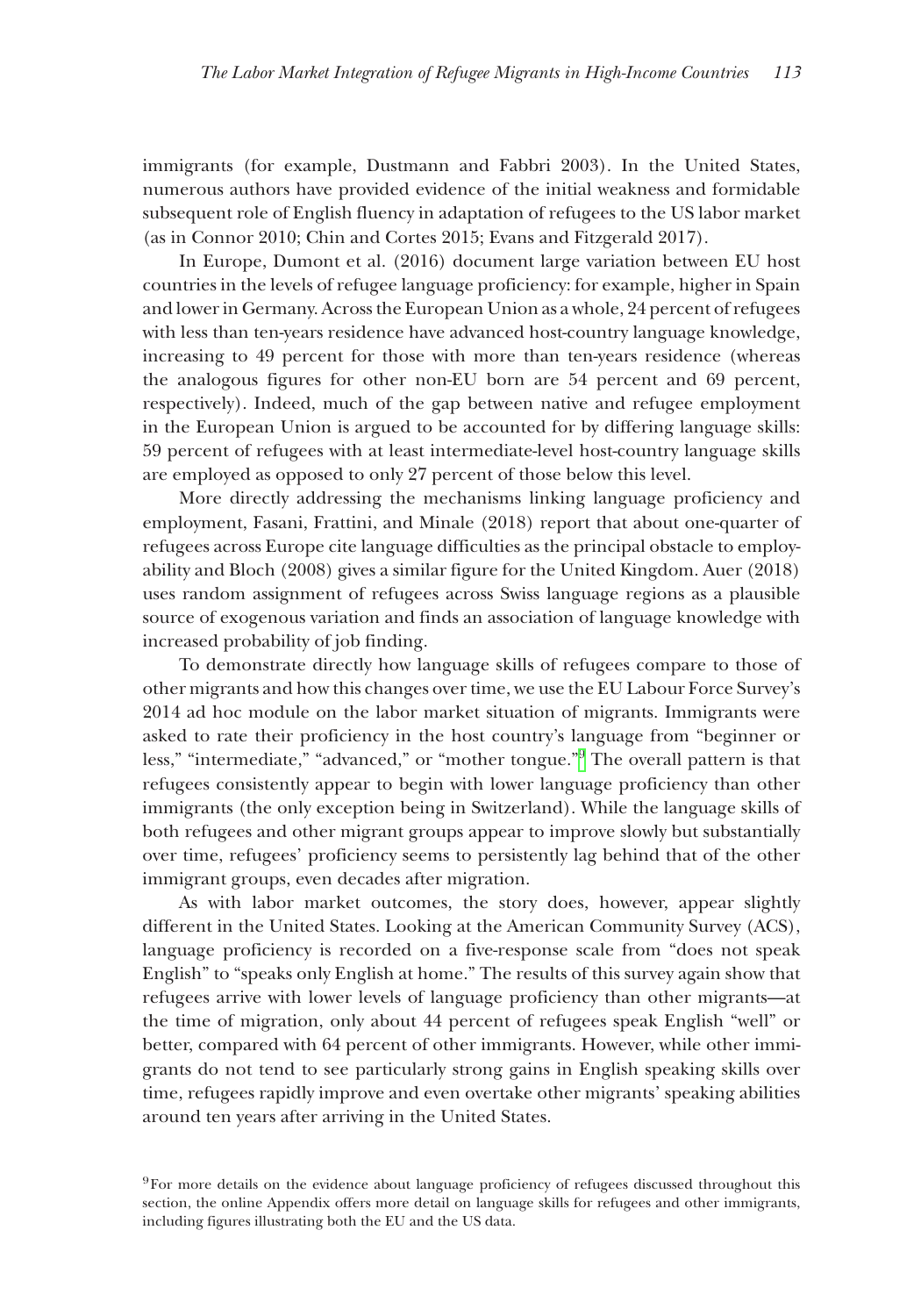The American Community Survey also asks about linguistic isolation, measured by whether an individual lives in a household in which no person above the age of 14 speaks English "very well" or better. Refugees are initially much more likely than other immigrants to live in houses in which no member is proficient in English, by a margin of 54 percent to 32 percent. Again, while other immigrants do not see much change in this measure over two decades, refugees' rate of linguistic isolation rapidly drops in the years following migration, falling below that of other immigrants after around a decade. Together, these patterns suggest that considerable effort is made in the refugee population to acquire English language proficiency, seemingly above that of other US immigrant groups.

In addition to having well-documented impacts on employability and other economic outcomes, language proficiency is also more generally important for social integration. In particular, Cheung and Phillimore (2014) demonstrate its importance to social network formation.

#### **Social Networks**

The formation of social connections, including both bonds with conationals or co-ethnics and bridges to native communities, is important to the broader refugee integration process (Ager and Strang 2008; Cheung and Phillimore 2014) and assists in the economic assimilation of refugees. The economic literature typically measures social networks in an indirect way, by counting individuals of same or similar origin in the region of settlement. An obvious problem of inferring the economic effects of social networks arises if there is sorting—say, if newcomers are more likely to choose to settle where economic conditions are favorable. This concern is typically addressed in the literature by concentrating on situations of random settlement policies for refugees.

The existence of local social networks, as well as evidently being an important measure of social integration per se, has also been argued to be important for migrants' job search prospects—for example, if job opportunities are communicated through established networks such as ethnic communities. Beaman (2012) develops a model along these lines in which employed individuals pass job offers to unemployed network members. In the short run, new arrivals increase the number of unemployed individuals seeking job information, while the number of employed members who can provide this information remains unchanged, which implies that a surge of recently arrived refugees has a negative effect on job finding rates in the short term. However, as refugees do become employed and thus able to pass along additional job offers, a positive information effect eventually dominates. Examining these implications for the labor market outcomes of refugees resettled in the United States, Beaman finds that an increase in the number of social network members resettled in the same year or one year prior to a new arrival leads to a deterioration of outcomes, while a greater number of tenured network members improves the probability of employment and raises wages.

Evidence from Europe generally supports a similar story, with larger social networks improving the labor market outcomes of refugees. For example, making use of dispersal policies for refugees in Scandinavia, several authors (for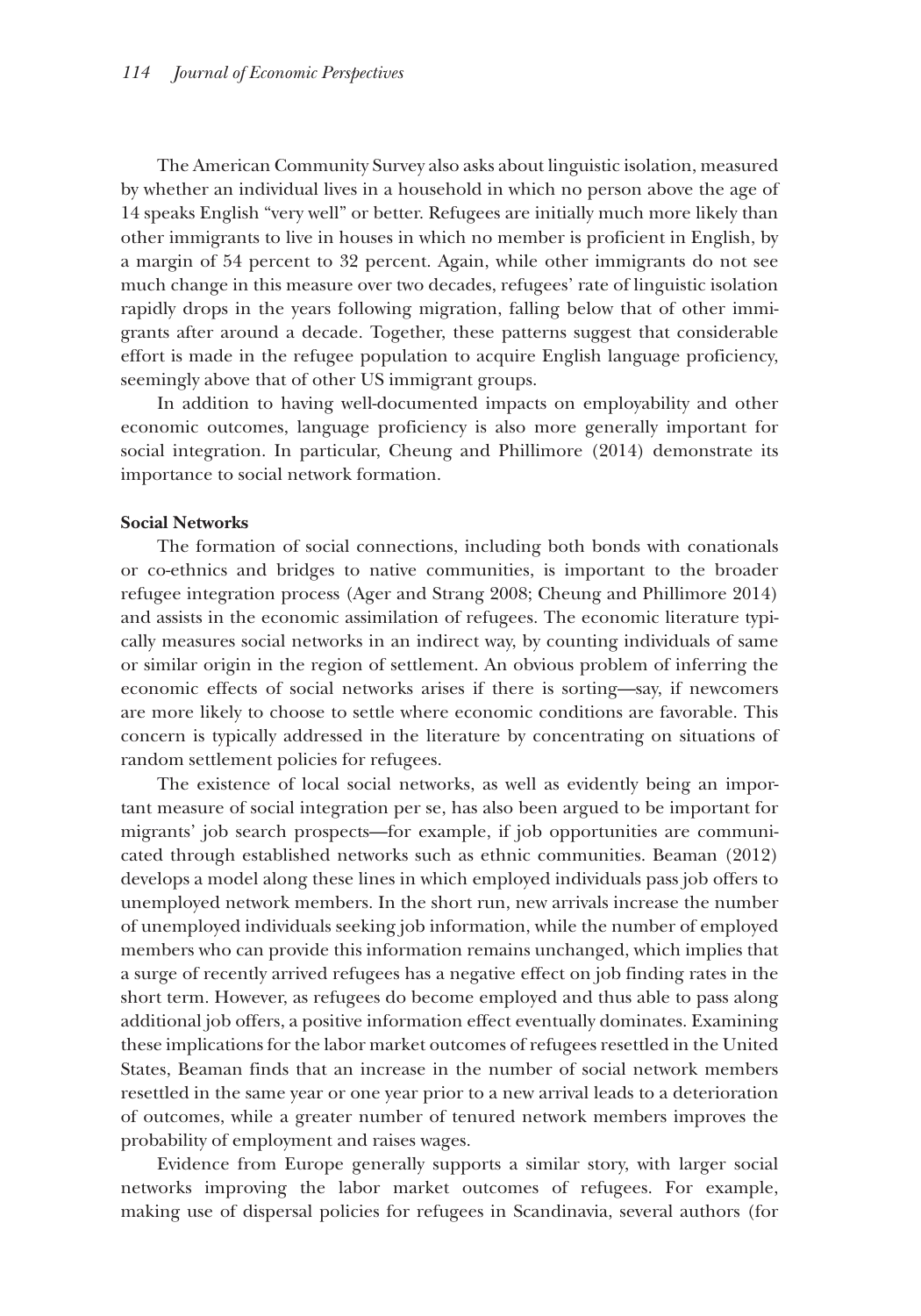Sweden, Edin, Fredriksson, and Åslund 2003, 2004; for Denmark, Damm 2009, 2014) have found that living in areas with high concentrations of co-ethnic or other minority individuals can improve the labor market outcomes of these refugees. These studies find that the effects of larger social networks are amplified for members of higher skilled or better employed groups, which is consistent with Beaman's (2012) model of job information dissemination through ethnic networks. In line with these results, Brücker et al. (2019) find evidence that dispersal policies in Germany have harmful effects on the labor market outcomes of the dispersed refugees. Further supporting the story of job opportunity transmission through social networks, Dagnelie, Mayda, and Maystadt (2019) find evidence for refugees in the United States that employment probability is affected positively by the number of business owners and negatively by the number of employees in their network.

Overall, access to a larger social network of established previous migrants seems helpful in transmitting information and providing access to preferential employment possibilities for newly arrived refugees.

## **Discussion and Policy Implications**

A substantial body of evidence paints a highly consistent picture of refugees as disadvantaged socially and economically relative to other immigrants at arrival. We have provided a comprehensive review of refugees' economic integration and associated processes such as their social integration, language acquisition, and health outcomes, drawing together the existing literature and analyzing an inclusive collection of data from numerous sources and countries. Our focus has been on Europe, Australasia, and North America, regions that, despite a recent rise, receive only a fraction of the worldwide refugee population. Additional future analysis investigating similar issues for receiving countries outside this high-income group would be very timely.

Based on our investigation, we can conclude that refugees have—with the United States being an exception—substantially lower employment rates than other immigrants for at least the first decade after arrival, but that the gap comes close to disappearing during the second decade. Those refugees who do find work also experience much lower wages than other immigrants; again, the gap becomes smaller, but does not close during the first decade. The gap in labor market achievement between refugees and other immigrant groups (and indeed natives) is mostly unaccounted for by differences in demographic composition and the educational disadvantage of refugee groups. Aggravating factors for the detrimental economic position of refugees could include language deficiencies or physical and mental health problems due to experiences in regions of origin or during migrations.

One area of reform that can facilitate early integration is the asylum process itself, which is often lengthy and unpleasant. An important finding from the existing literature is that the length of time spent in refugee camps or other asylum accommodation has a strong impact on the future outcomes of refugees. For instance, for the Netherlands, Bakker, Dagevos, and Engbersen (2014) find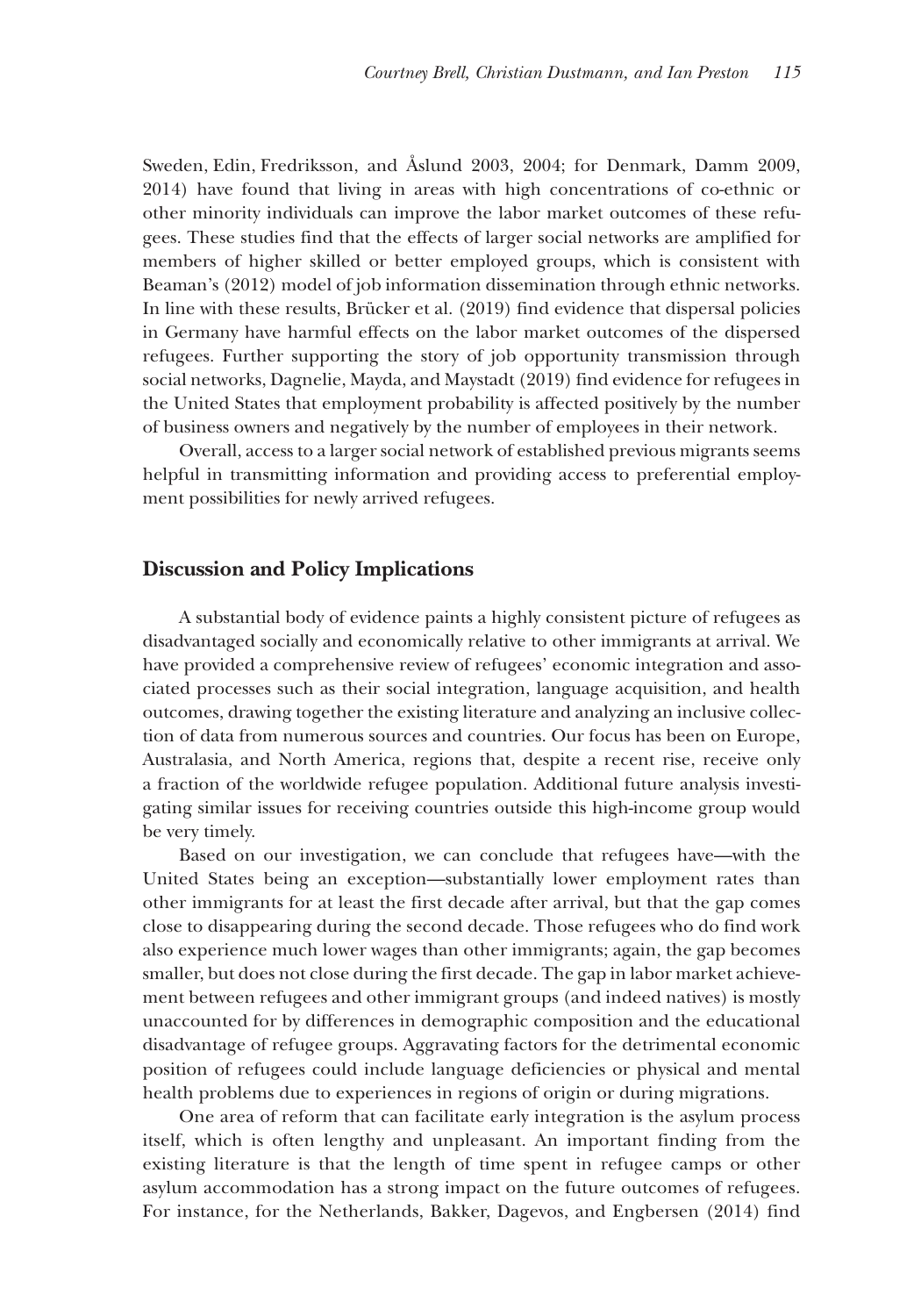that a longer stay in asylum accommodation decreases the likelihood and quality of future employment, while De Vroome and Van Tubergen (2010) establish a negative association between the time spent in refugee reception centers and economic integration. Hainmueller, Hangartner, and Lawrence (2016) show that for refugees in Switzerland, each additional year that an asylum seeker waits for their claim to be processed decreases the subsequent employment rate by several percentage points. Similarly, Hvidtfeldt et al. (2018) compute that an additional year of waiting time in the Danish asylum system decreases subsequent employment by 3.2 percentage points on average. Hvidtfeldt et al. (forthcoming) show that lengthened waiting times also raise the risk of psychiatric problems. In Germany, Brücker et al. (2019) find that prolonged asylum procedures inhibit subsequent job finding.

Asylum claims may be decided while outside the country of ultimate destination, possibly in camps near to the origin country, or may be decided after arrival in the potential host country, but while still living in restricted housing conditions with barriers to employment and while supported by state payments. These barriers may have effects that persist long after the formal restrictions are lifted. Marbach, Hainmueller, and Hangartner (2018) show that temporary employment bans after arrival in Germany have significant adverse effects on subsequent employment trajectories of refugees.

After acceptance of refugees, it is not uncommon for host countries to enforce regional dispersal. The general argument for these policies is that this spreads the burden of support, avoids enclaves, forces refugees to engage with receiving communities, and therefore incentivizes acquisition of human capital and accelerates integration. However, the evidence suggests that if economic integration is the objective, this approach is questionable. Dispersal of refugees means depriving them of access to networks of individuals of similar origin, which are often critical to job finding and social learning. Thus, allowing for unrestricted settlement decisions of refugees within the receiving country may lead to better economic outcomes than external allocation.

In terms of post-arrival policy choices that can improve refugees' mental health outcomes, the German National Academy of Sciences Leopoldina (2018), in a detailed analysis of the various channels through which experiences of refugees can affect their mental health, emphasize the importance of providing support addressing psychological problems at an early stage. Giacco, Laxhmant, and Priebe (2018), as well as several other studies, emphasize the detrimental and aggravating effects that adverse conditions in a host country can have on refugees' mental health. Similar conclusions are reached by Bakker, Dagevos, and Engbersen (2014) and Kaltenbach et al. (2018), while Porter and Haslam (2005) identify living in institutional accommodation and experiencing restricted economic opportunity as risk factors for mental health outcomes. Studies investigating mental health outcomes in relation to post-migration experiences overwhelmingly conclude that the consequences of exposure to violence and trauma can be mitigated by early psychological support, reduced duration in asylum facilities, and support for early absorption into the labor market.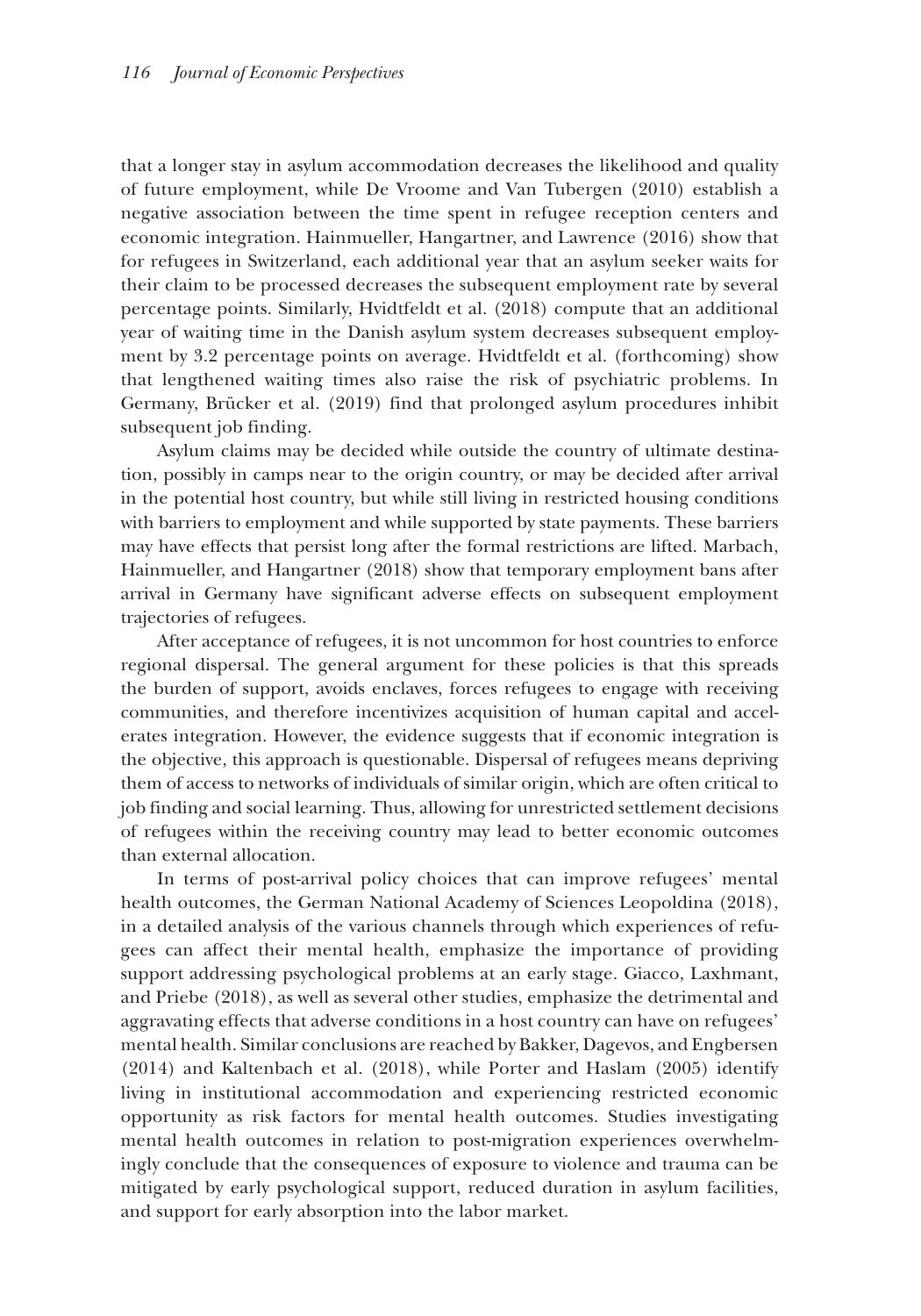We conclude therefore that keeping the asylum process short, providing early support to address health issues, and facilitating refugees to join the labor market at the earliest possible stage are of key importance. Such policies reduce skill loss, help to reduce uncertainty about future residence, and improve the effectiveness of human capital investment, thus enhancing incentives to invest. To underscore this point, Bakker, Dagevos, and Engbersen (2014) find that in the Netherlands, temporary legal status leads to lower employment probability and job quality than permanent legal status and naturalization. Fasani, Frattini, and Minale (2018) show that groups of refugees granted permanent status at higher rates experience more favorable labor market outcomes. The success of such policies is also consistent with the earlier evidence on economic integration, which suggests large initial skill deficiencies that can potentially be addressed by policy.

Over and above all of this, refugees may find themselves subject to particularly intense hostility from host communities suspicious of the genuineness of claims of persecution and influenced by populist campaigns portraying asylum seekers as opportunistic exploiters of misplaced generosity. Public policy can accentuate or ameliorate such hostilities, at least to some extent.

In coming years, the outflow of refugees from poorer regions of the world seems likely to continue undiminished, given the continued political fragility of populous and growing countries from which migration to safer locations is increasingly easy. International obligations mandate a humanitarian duty to provide refuge in well-established cases. Reluctant acceptance of those obligations with arduous asylum processes and conditions that hinder successful integration harms the interests of refugees, wasting their talents and therefore also harming receiving countries themselves. A deeper understanding of the refugee experience can help to support sensible and constructive integration policy that encourages economically and socially productive participation of refugees in receiving societies.

■ *We are very grateful to Pieter Bevelander, Bernt Bratsberg, Ravi Pendakur, Matti Sarvimäki, and Marie Louise Schultz-Nielsen for making moments from their data on refugee integration available to us. This paper is in part based on data from Eurostat, Labour Force Survey, 2008 and 2014. This paper uses unit record data from the Household, Income and Labour Dynamics in Australia Survey (HILDA) and Building a New Life in Australia: the Longitudinal Study of Humanitarian Migrants (BNLA) conducted by the Australian Government Department of Social Services (DSS). The findings and views reported in this paper, however, are those of the authors and should not be attributed to the Australian Government, DSS, or any of DSS' contractors or partners. The responsibility for all conclusions drawn from the data lies entirely with the authors. Christian Dustmann acknowledges financial support from the DFG (grant number DU 1024/1-2 AOBJ: 642097) and the European Research Council (ERC) under the European Union's Horizon 2020 research and innovation programme (grant agreement Number 833861*). We are grateful also for comments from and discussion with Herbert *Brücker, Anna Piil Damm, Francesco Fasani, Tommaso Frattini, Jens Hainmueller, Gordon Hanson, Tim Hatton, Marie Louise Schultz-Nielsen, Timothy Taylor, and Heidi Williams.*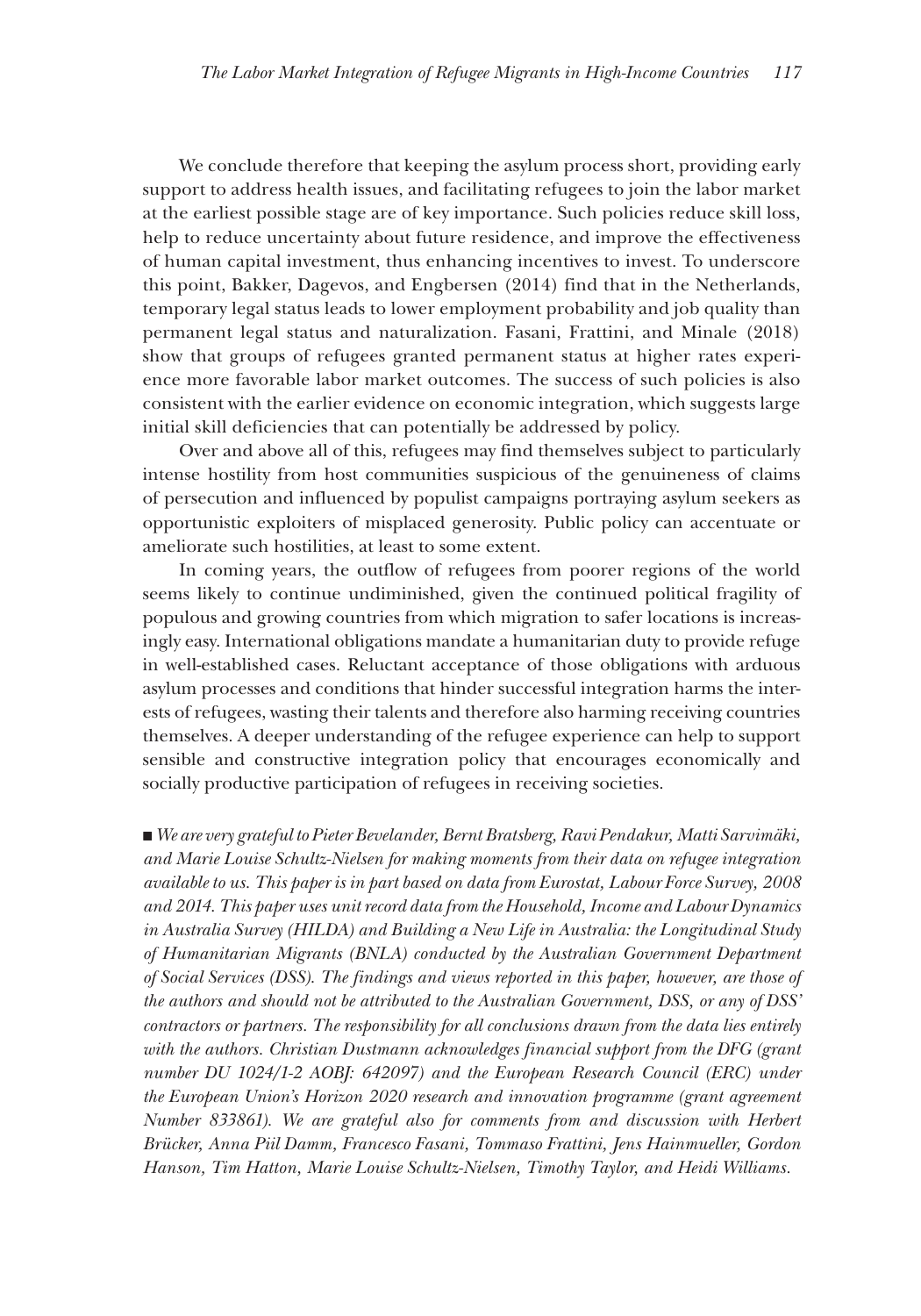#### **References**

- **Adams, Ben, and Cassandra Vinograd.** 2015. "Salma's Story: One Refugee Family's Journey from Syria to Germany." *NBC News*, October 7. [https://www.nbcnews.com/storyline/europes-border-crisis/](https://www.nbcnews.com/storyline/europes-border-crisis/refugee-crisis-one-familys-journey-syria-germany-n425636) [refugee-crisis-one-familys-journey-syria-germany-n425636](https://www.nbcnews.com/storyline/europes-border-crisis/refugee-crisis-one-familys-journey-syria-germany-n425636).
- **Adda, Jerome, Christian Dustmann, and Joseph-Simon Gorlach.** 2019. "The Dynamics of Return Migration, Human Capital Accumulation, and Wage Assimilation." Unpublished.
- **Ager, Alastair, and Alison Strang.** 2008. "Understanding Integration: A Conceptual Framework." *Journal of Refugee Studies* 21 (2): 166–91.
- **Akresh, Ilana Redstone.** 2008. "Occupational Trajectories of Legal US Immigrants: Downgrading and Recovery." *Population and Development Review* 34 (3): 435–56.
- **Aksoy, Cevat Giray, and Panu Poutvaara.** 2019. "Refugees' and Irregular Migrants' Self-Selection into Europe: Who Migrates Where?" CESifo Working Paper Series 7781.
- **Alcorn, Gay.** 2019. "'The Land Where We Lived Has Gone'—The Life Story of a Rohingya Refugee." *The Guardian*, August 4. [https://www.theguardian.com/world/2019/aug/04/rohingya-refugee](https://www.theguardian.com/world/2019/aug/04/rohingya-refugee-myanmar-australia-oppression-suffering)[myanmar-australia-oppression-suffering.](https://www.theguardian.com/world/2019/aug/04/rohingya-refugee-myanmar-australia-oppression-suffering)
- **Åslund, Olof, Anders Forslund, and Linus Liljeberg.** 2017. "Labour Market Entry of Non-labour Migrants—Swedish Evidence." *Nordic Economic Policy Review* 2017: 115–58.
- **Auer, Daniel.** 2018. "Language Roulette—The Effect of Random Placement on Refugees' Labour Market Integration." *Journal of Ethnic and Migration Studies* 44 (3): 341–62.
- **Aydemir, Abdurrahman.** 2011. "Immigrant Selection and Short-Term Labor Market Outcomes by Visa Category." *Journal of Population Economics* 24 (2): 451–75.
- **Bakker, Linda, Jaco Dagevos, and Godfried Engbersen.** 2014. "The Importance of Resources and Security in the Socio-economic Integration of Refugees. A Study on the Impact of Length of Stay in Asylum Accommodation and Residence Status on Socio-economic Integration for the Four Largest Refugee Groups in the Netherlands." *Journal of International Migration and Integration* 15 (3): 431–48.
- **Bakker, Linda, Jaco Dagevos, and Godfried Engbersen.** 2017. "Explaining the Refugee Gap: A Longitudinal Study on Labour Market Participation of Refugees in the Netherlands." *Journal of Ethnic and Migration Studies* 43 (11): 1775–91.
- **Beaman, Lori A.** 2012. "Social Networks and the Dynamics of Labour Market Outcomes: Evidence from Refugees Resettled in the US." *Review of Economic Studies* 79 (1): 128–61.
- **Becker, Sarah O., and Andreas Ferrara.** 2019. "Consequences of Forced Migration: A Survey of Recent Findings." *Labour Economics* 59: 1–16.
- **Bevelander, Pieter.** 2011. "The Employment Integration of Resettled Refugees, Asylum Claimants, and Family Reunion Migrants in Sweden." *Refugee Survey Quarterly* 30 (1): 22–43.
- **Bevelander, Pieter.** 2016. "Integrating Refugees into Labor Markets." IZA World of Labor 2016: 269.
- **Bevelander, Pieter, and Christer Lundh.** 2007. "Employment Integration of Refugees: The Influence of Local Factors on Refugee Job Opportunities in Sweden." IZA Discussion Paper 2551.
- **Bevelander, Pieter, and Ravi Pendakur.** 2009. "The Employment Attachment of Resettled, Refugees, Refugees and Family Reunion Migrants in Sweden." In *Resettled and Included? The Employment Integration of Resettled Refugees in Sweden*, edited by Pieter Bevelander, Mirjam Hagström, and Sofia Rönnqvist, 227–45. Malmö, Sweden: Malmö University Electronic Publishing.
- **Bevelander, Pieter, and Ravi Pendakur.** 2014. "The Labour Market Integration of Refugee and Family Reunion Immigrants: A Comparison of Outcomes in Canada and Sweden." *Journal of Ethnic and Migration Studies* 40 (5): 689–709.
- **Bloch, Alice.** 2008. "Refugees in the UK Labour Market: The Conflict between Economic Integration and Policy-Led Labour Market Restriction." *Journal of Social Policy* 37 (1): 21–36.
- **Bogic, Marija, Anthony Njoku, and Stefan Priebe.** 2015. "Long-Term Mental Health of War-Refugees: A Systematic Literature Review." *BMC International Health and Human Rights* 15: Article 29.
- **Bratsberg, Bernt, Oddbjørn Raaum, and Knut Røed.** 2014. "Immigrants, Labour Market Performance and Social Insurance." *Economic Journal* 124 (580): F644–F683.
- **Bratsberg, Bernt, Oddbjørn Raaum, and Knut Røed.** 2017. "Immigrant Labor Market Integration across Admission Classes." *Nordic Economic Policy Review* 2017: 17–54.
- **Bratsberg, Bernt, Oddbjørn Raaum, and Knut Røed.** 2019. "Social Insurance Design and the Economic Integration of Immigrants." In *Integrating Immigrants into the Nordic Labour Markets*, edited by Lars Calmfors and Nora Sánchez Gassen, 133–58. Copenhagen, Denmark: Nordic Council of Ministers.
- **Brücker, Herbert, Jens Hainmueller, Dominik Hangartner, Philipp Jaschke, and Yuliya Kosyakova.** 2019. "Refugee Migration to Germany Revisited: Some Lessons on the Integration of Asylum Seekers."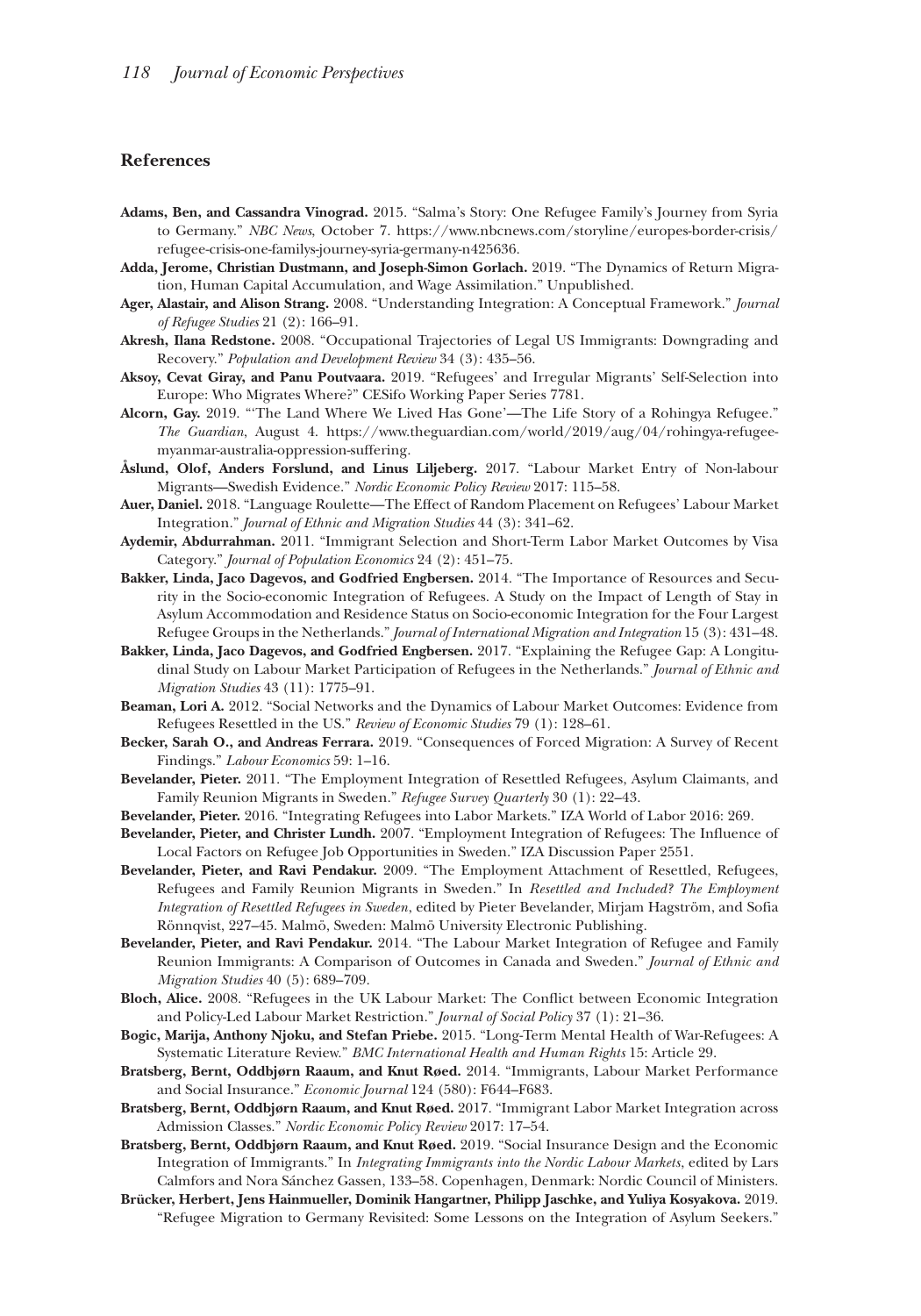Paper presented at the XXI European Conference of the fRDB on "How to Manage the Refugee Crisis." Reggio Calabria, Italy, June 15.

- **Capps, Randy, Kathleen Newland, Susan Fratzke, Susanna Groves, Gregory Auclair, Michael Fix, and Margie McHugh.** 2015. "The Integration Outcomes of U.S. Refugees: Successes and Challenges." Washington, DC: Migration Policy Institute.
- **Cebulla, Andreas, Megan Daniel, and Andrew Zurawan.** 2010. "Spotlight on Refugee Integration: Findings from the Survey of New Refugees in the United Kingdom." London, UK: UK Home Office.
- **Cheung, Sin Yi, and Jenny Phillimore.** 2014. "Refugees, Social Capital, and Labour Market Integration in the UK." *Sociology* 48 (3): 518–36.
- **Chin, Aimee, and Kalena E. Cortes.** 2015. "The Refugee/Asylum Seeker." In *Handbook of the Economics of International Migration*, Vol. 1, edited by Barry R. Chiswick and Paul W. Miller, 585–658. Amsterdam, Netherlands: Elsevier.
- **Connor, Phillip.** 2010. "Explaining the Refugee Gap: Economic Outcomes of Refugees Versus Other Immigrants." *Journal of Refugee Studies* 23 (3): 377–97.
- **Cortes, Kalena E.** 2004. "Are Refugees Different from Economic Immigrants? Some Empirical Evidence on the Heterogeneity of Immigrant Groups in the United States." *Review of Economics and Statistics* 86 (2): 465–80.
- **Couttenier, Mathieu, Veronica Petrencu, Dominic Rohner, and Mathias Thoenig.** 2019. "The Violent Legacy of Conflict: Evidence on Asylum Seekers, Crime, and Public Policy in Switzerland." *American Economic Review* 109 (12): 4378–425.
- **Dagnelie, Olivier, Anna Maria Mayda, and Jean-François Maystadt.** 2019. "The Labor Market Integration of Refugees in the United States: Do Entrepreneurs in the Network Help?" *European Economic Review* 111: 257–72.
- **Damm, Anna Piil.** 2009. "Ethnic Enclaves and Immigrant Labor Market Outcomes: Quasi-experimental Evidence." *Journal of Labor Economics* 27 (2): 281–314.
- **Damm, Anna Piil.** 2014. "Neighborhood Quality and Labor Market Outcomes: Evidence from Quasirandom Neighborhood Assignment of Immigrants." *Journal of Urban Economics* 79: 139–66.
- **De la Rica, Sara, Albrecht Glitz, and Francesc Ortega.** 2015. "Immigration in Europe: Trends, Policies, and Empirical Evidence." In *Handbook of the Economics of International Migration*, Vol. 1, edited by Barry R. Chiswick and Paul W. Miller, 1303–62. Amsterdam, Netherlands: Elsevier.
- **Department of Social Services and Australian Institute of Family Studies.** 2013–2014. "Building a New Life in Australia: The Longitudinal Study of Humanitarian Migrants, Release 4 (Waves 1–4)." Australian Data Archive Dataverse. doi:10.26193/ZQHBPW (accessed April 1, 2019).
- **Department of Social Services and Melbourne Institute of Applied Economic and Social Research.**  2001–2017. "The Household, Income and Labour Dynamics in Australia (HILDA) Survey, GENERAL RELEASE 17 (Waves 1–17)." Australian Data Archive Dataverse. <doi:10.26193/PTKLYP> (accessed April 1, 2019).
- **De Vroome, Thomas, and Frank van Tubergen.** 2010. "The Employment Experience of Refugees in the Netherlands." *International Migration Review* 44 (2): 376–403.
- **Dumont, Jean-Christophe, Thomas Liebig, Jorg Peschner, Filip Tanay, and Theodora Xenogiani.** 2016. "How are Refugees Faring on the Labour Market in Europe? A First Evaluation Based on the 2014 EU Labour Force Survey Ad Hoc Module." European Commission Working Paper 1/2016.
- **Dustmann, Christian, and Francesca Fabbri.** 2003. "Language Proficiency and Labour Market Performance of Immigrants in the UK." *Economic Journal* 113 (489): 695–717.
- **Dustmann, Christian, Francesco Fasani, Tommaso Frattini, Luigi Minale, and Uta Schönberg.** 2017. "On the Economics and Politics of Refugee Migration." *Economic Policy* 32 (91): 497–550.
- **Dustmann, Christian, and Joseph-Simon Görlach.** 2015. "Selective Out-Migration and the Estimation of Immigrants' Earnings Profiles." In *Handbook of the Economics of International Migration*, Vol. 1, edited by Barry R. Chiswick and Paul W. Miller, 489–533. Amsterdam, Netherlands: Elsevier.
- **Edin, Per-Anders, Peter Fredriksson, and Olof Åslund.** 2003. "Ethnic Enclaves and the Economic Cuccess of Immigrants—Evidence from a Natural Experiment." *Quarterly Journal of Economics* 118  $(1): 329 - 57.$
- **Edin, Per-Anders, Peter Fredriksson, and Olof Åslund.** 2004. "Settlement Policies and the Economic Success of Immigrants." *Journal of Population Economics* 17 (1): 133–55.
- **European Commission.** 2008 and 2014. "European Union Labour Force Survey." Eurostat. [https://doi.](https://doi.org/10.2907/LFS1983-2018V.1) [org/10.2907/LFS1983-2018V.1](https://doi.org/10.2907/LFS1983-2018V.1) (accessed April 8, 2019).
- **Evans, William N., and Daniel Fitzgerald.** 2017. "The Economic and Social Outcomes of Refugees in the United States: Evidence from the ACS." NBER Working Paper 23498.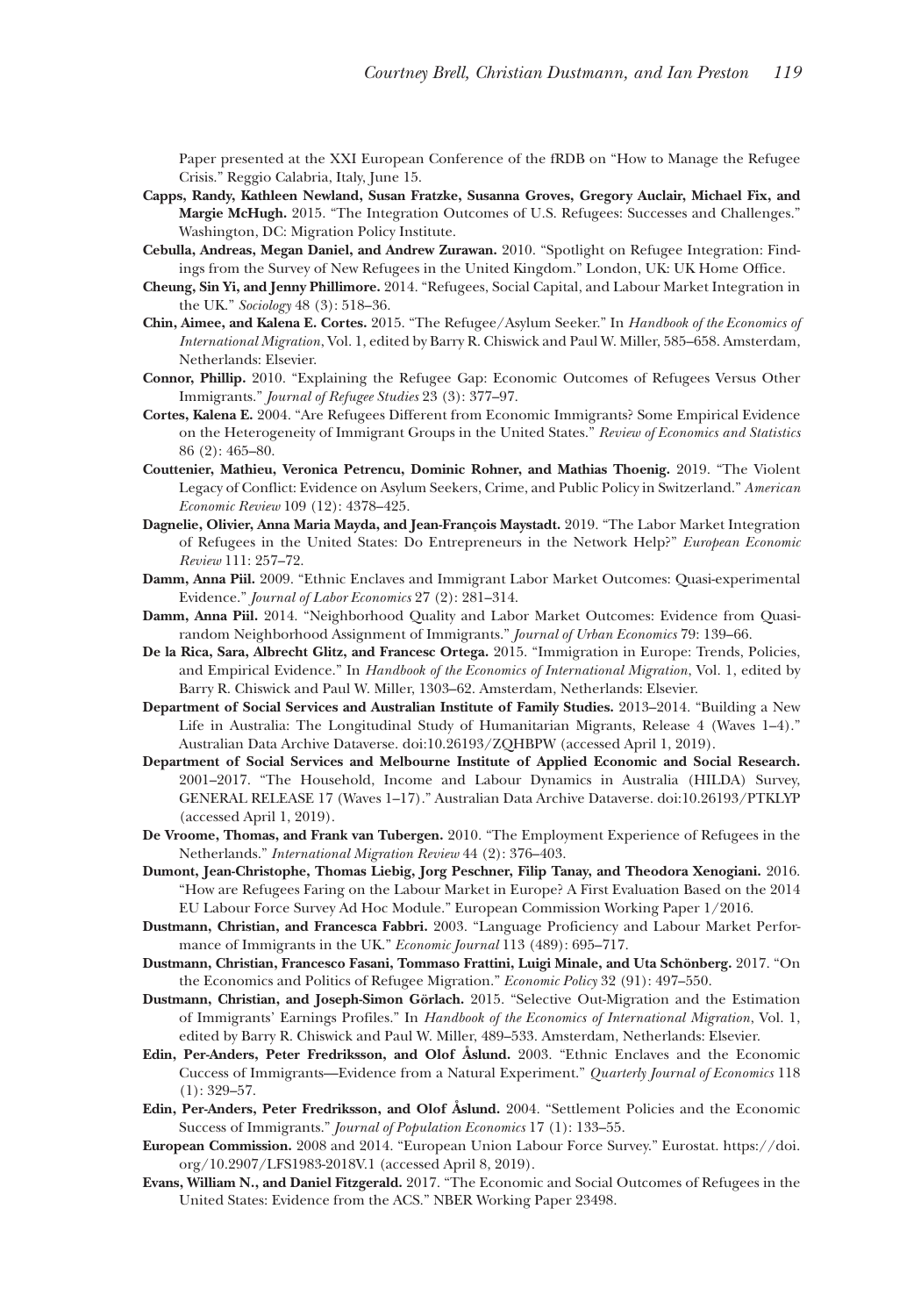- **Fasani, Francesco, Tommaso Frattini, and Luigi Minale.** 2018. "(The Struggle for) Refugee Integration into the Labour Market: Evidence from Europe." IZA Discussion Paper 11333.
- **Fix, Michael, Kate Hooper, and Jie Zong.** 2017. "How Are Refugees Faring? Integration at US and State Levels." Washington, DC: Migration Policy Institute.
- **García, Wendy.** 2019. "Why I'm Fleeing Honduras to Seek Asylum in the US." *The Guardian*, July 29. [https://www.theguardian.com/environment/2019/jul/29/honduran-asylum-seeker-dam](https://www.theguardian.com/environment/2019/jul/29/honduran-asylum-seeker-dam-protester)[protester.](https://www.theguardian.com/environment/2019/jul/29/honduran-asylum-seeker-dam-protester)
- **German Institute for Economic Research.** 1984–2017. "Socio-Economic Panel-Core Version 34." Socio-Economic Panel. doi:10.5684/soep.v34 (accessed May 8, 2019).
- **German National Academy of Sciences Leopoldina.** 2018. *Traumatised Refugees—Immediate Response Required*. Halle, Germany: German National Academy of Sciences Leopoldina.
- **Giacco, Domenico, Neelam Laxhman, and Stefan Priebe.** 2018. "Prevalence of and Risk Factors for Mental Disorders in Refugees." *Seminars in Cell and Developmental Biology* 77: 144–52.
- **Giuntella, Osea, Zovanga Kone, Isabel Ruiz, and Carlos Vargas-Silva.** 2018. "Reason for Immigration and [I](http://pubs.aeaweb.org/action/showLinks?pmid=29576228&citationId=p_74)mmigrants' Health." *Public Health* 158: 102–9.
- **Goebel, Jan, Markus M. Grabka, Stefan Liebig, Martin Kroh, David Richter, Carsten Schröder, and Jürgen Schupp.** 2019. "The German Socio-Economic Panel Study (SOEP)." *Journal of Economics and Statistics* 239 (2): 345–60.
- **Hainmueller, Jens, Dominik Hangartner, and Duncan Lawrence.** 2016. "When Lives Are Put on Hold: Lengthy Asylum Processes Decrease Employment Among Refugees." *Science Advances* 2 (8): E1600432.
- **Harder, Niklas, Lucila Figueroa, Rachel M. Gillum, Dominik Hangartner, David D. Laitin, and Jens Hainmueller.** 2018. "Multidimensional Measure of Immigrant Integration." *Proceedings of the National Academy of Sciences* 115 (45): 11483–488.
- **Hatton, Timothy J.** 2016. "Refugees, Asylum Seekers, and Policy in OECD Countries." *American Economic Review* 106 (5): 441–5.
- **Hatton, Timothy J.** 2017. "Refugees and Asylum Seekers, the Crisis in Europe and the Future of Policy." *[E](http://pubs.aeaweb.org/action/showLinks?crossref=10.1093%2Fepolic%2Feix009&citationId=p_82)conomic Policy* 32 (91): 447–96.
- **Hatton, Timothy J.** Forthcoming. "Asylum Migration to the Developed World: Persecution, Incentives and Policy." *Journal of Economic Perspectives.* [https://doi.org/10.1257/jep20191107.](https://doi.org/10.1257/jep20191107)
- **Home Office, UK Border Agency: Analysis, Research and Knowledge Management.** 2010. "Survey of New Refugees, 2005−2009."<http://doi.org/10.5255/UKDA-SN-6556-1>.
- **Horyniak, Danielle, Jason S. Melo, Risa M. Farrell, Victoria D. Ojeda, and Steffanie A. Strathdee.** 2016. "Epidemiology of Substance Use among Forced Migrants: A Global Systematic Review." *Public Library of Science One* 11 (7): E0159134.
- **Hvidtfeldt, Camilla, Jørgen Holm Petersen, and Marie Norredam.** Forthcoming. "Prolonged Periods of Waiting for an Asylum Decision and the Risk of Psychiatric Diagnoses: A 22-Year Longitudinal Cohort Study from Denmark." *International Journal of Epidemiology.*
- **Hvidtfeldt, Camilla, Marie Louise Schultz-Nielsen, Erdal Tekin, and Mogens Fosgerau.** 2018. "An Estimate of the Effect of Waiting Time in the Danish Asylum System on Post-resettlement Employment among Refugees: Separating the Pure Delay Effect from the Effects of the Conditions under Which Refugees are Waiting." *Public Library of Science One* 13 (11): E0206737.
- **Kaltenbach, Elisa, Maggie Schauer, Katharin Hermenau, Thomas Elbert, and Inga Schalinski.** 2018. "Course of Mental Health in Refugees—A One Year Panel Survey." *Frontiers in Psychiatry* 9.
- **Lundborg, Per.** 2013. "Refugees' Employment Integration in Sweden: Cultural Distance and Labor Market Performance." *Review of International Economics* 21 (2): 219–32.
- **Marbach, Moritz, Jens Hainmueller, and Dominik Hangartner.** 2018. "The Long-Term Impact of Employment Bans on the Economic Integration of Refugees." *Science Advances* 4 (9): EAAP9519
- **Mata, Fernando, and Ravi Pendakur.** 2017. "Of Intake and Outcomes: Wage Trajectories of Immigrant Classes in Canada." *Journal of International Migration and Integration* 18 (3): 829–44.
- **Office of Immigration Statistics.** 2001–2017. "Yearbook of Immigration Statistics." [https://www.dhs.gov/](https://www.dhs.gov/immigration-statistics/yearbook) [immigration-statistics/yearbook](https://www.dhs.gov/immigration-statistics/yearbook) (March 31, 2019).
- **Office for National Statistics, Social Survey Division, Northern Ireland Statistics and Research Agency, and Central Survey Unit.** 2008. "Labour Force Survey Ad Hoc Module Eurostat Dataset, 2008." UK Data Service.<http://doi.org/10.5255/UKDA-SN-6770-1>.
- **Phillimore, Jenny.** 2011. "Refugees, Acculturation Strategies, Stress and Integration." *Journal of Social Policy* 40 (3): 575–93.
- **Porter, Matthew, and Nick Haslam.** 2005. "Predisplacement and Postdisplacement Factors Associated